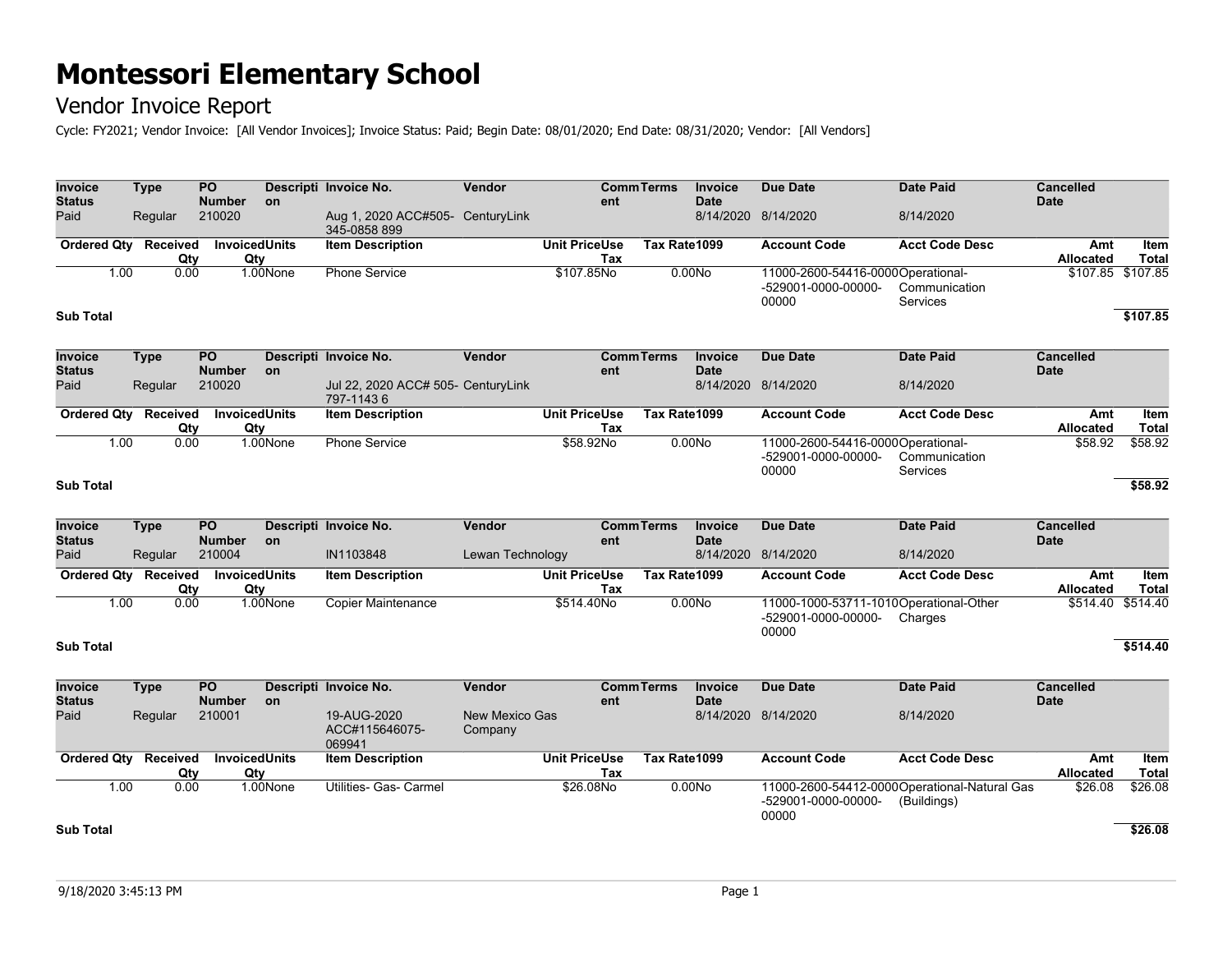| <b>Invoice</b><br><b>Status</b> | <b>Type</b>                 | $\overline{PQ}$<br><b>Number</b> | <b>on</b> | Descripti Invoice No.                                            | Vendor                                         |                      | ent | <b>CommTerms</b> | Invoice<br><b>Date</b>        | <b>Due Date</b>                                                              | <b>Date Paid</b>                         | <b>Cancelled</b><br><b>Date</b> |                      |
|---------------------------------|-----------------------------|----------------------------------|-----------|------------------------------------------------------------------|------------------------------------------------|----------------------|-----|------------------|-------------------------------|------------------------------------------------------------------------------|------------------------------------------|---------------------------------|----------------------|
| Paid                            | Regular                     | 210007                           |           | 4929                                                             | <b>Security Logistics</b>                      |                      |     |                  |                               | 8/14/2020 8/14/2020                                                          | 8/14/2020                                |                                 |                      |
|                                 | Ordered Qty Received<br>Qty | InvoicedUnits<br>Qty             |           | <b>Item Description</b>                                          |                                                | <b>Unit PriceUse</b> | Tax | Tax Rate1099     |                               | <b>Account Code</b>                                                          | <b>Acct Code Desc</b>                    | Amt<br><b>Allocated</b>         | Item<br><b>Total</b> |
| 1.00                            | 0.00                        |                                  | 1.00None  | Fire System monitoring<br>and Alarm Monitory for<br>1730 Montano |                                                | \$237.31No           |     |                  | 0.00N <sub>o</sub>            | 11000-2600-53711-0000Operational-Other<br>-529001-0000-00000-<br>00000       | Charges                                  | \$237.31                        | \$237.31             |
| <b>Sub Total</b>                |                             |                                  |           |                                                                  |                                                |                      |     |                  |                               |                                                                              |                                          |                                 | \$237.31             |
| Invoice<br><b>Status</b>        | <b>Type</b>                 | $\overline{PQ}$<br><b>Number</b> | on        | Descripti Invoice No.                                            | Vendor                                         |                      | ent | <b>CommTerms</b> | <b>Invoice</b><br><b>Date</b> | <b>Due Date</b>                                                              | <b>Date Paid</b>                         | <b>Cancelled</b><br><b>Date</b> |                      |
| Paid                            | Regular                     | 210002                           |           | 5011445046                                                       | <b>Wells Fargo Financial</b>                   |                      |     |                  |                               | 8/14/2020 8/14/2020                                                          | 8/14/2020                                |                                 |                      |
|                                 | Ordered Qty Received<br>Qty | <b>InvoicedUnits</b><br>Qty      |           | <b>Item Description</b>                                          |                                                | <b>Unit PriceUse</b> | Tax | Tax Rate1099     |                               | <b>Account Code</b>                                                          | <b>Acct Code Desc</b>                    | Amt<br>Allocated                | Item<br><b>Total</b> |
| 1.00                            | 0.00                        |                                  | 1.00None  | Copy Machine Rental                                              |                                                | \$1,847.20No         |     |                  | 0.00N <sub>o</sub>            | 11000-1000-53711-1010Operational-Other<br>-529001-0000-00000-<br>00000       | Charges                                  | \$1,847.20 \$1,847.2            | $\mathbf{0}$         |
| <b>Sub Total</b>                |                             |                                  |           |                                                                  |                                                |                      |     |                  |                               |                                                                              |                                          |                                 | \$1,847.2            |
| Invoice<br><b>Status</b>        | <b>Type</b>                 | $\overline{PQ}$<br><b>Number</b> | on        | Descripti Invoice No.                                            | Vendor                                         |                      | ent | <b>CommTerms</b> | <b>Invoice</b><br><b>Date</b> | <b>Due Date</b>                                                              | <b>Date Paid</b>                         | <b>Cancelled</b><br><b>Date</b> |                      |
| Paid                            | Regular                     | 210011                           |           | ZPR9796                                                          | CDW Government, Inc.                           |                      |     | Tax Rate1099     |                               | 8/14/2020 8/14/2020                                                          | 8/14/2020                                |                                 |                      |
|                                 | Ordered Qty Received<br>Qty | <b>InvoicedUnits</b><br>Qty      |           | <b>Item Description</b>                                          |                                                | <b>Unit PriceUse</b> | Tax |                  |                               | <b>Account Code</b>                                                          | <b>Acct Code Desc</b>                    | Amt<br><b>Allocated</b>         | Item<br><b>Total</b> |
| 1.00                            | 0.00                        |                                  | 1.00None  | <b>Wireless Access Points</b><br>for 1730 Montano                |                                                | \$16,349.20No        |     |                  | 0.00No                        | 31600-4000-57332-0000Capital Improvements<br>-529001-0000-00000-<br>00000    | HB-33-Supply Assets<br>(\$5,000 or Less) | \$16,349.20 \$16,349.           | 20                   |
| <b>Sub Total</b>                |                             |                                  |           |                                                                  |                                                |                      |     |                  |                               |                                                                              |                                          |                                 | \$16,349.<br>20      |
| Invoice<br><b>Status</b>        | <b>Type</b>                 | <b>PO</b><br><b>Number</b>       | on        | Descripti Invoice No.                                            | Vendor                                         |                      | ent | <b>CommTerms</b> | Invoice<br><b>Date</b>        | <b>Due Date</b>                                                              | <b>Date Paid</b>                         | <b>Cancelled</b><br><b>Date</b> |                      |
| Paid                            | Regular                     | 210023                           |           | 08/06/2020 ACC#<br>115646075-034636                              | <b>PNM Electric and Gas</b><br><b>Services</b> |                      |     |                  |                               | 8/14/2020 8/14/2020                                                          | 8/14/2020                                |                                 |                      |
| <b>Ordered Qty</b>              | Received<br>Qty             | <b>InvoicedUnits</b><br>Qty      |           | <b>Item Description</b>                                          |                                                | <b>Unit PriceUse</b> | Tax | Tax Rate1099     |                               | <b>Account Code</b>                                                          | <b>Acct Code Desc</b>                    | Amt<br><b>Allocated</b>         | Item<br><b>Total</b> |
| 1.00                            | 0.00                        |                                  | 1.00None  | Utilities- Electricity -<br>Montano                              |                                                | \$2,695.39No         |     |                  | 0.00No                        | 11000-2600-54411-0000Operational-Electricity<br>-529001-0000-00000-<br>00000 |                                          | \$2,695.39 \$2,695.3            | 9                    |
| <b>Sub Total</b>                |                             |                                  |           |                                                                  |                                                |                      |     |                  |                               |                                                                              |                                          |                                 | \$2,695.3<br>9       |
| Invoice<br><b>Status</b>        | <b>Type</b>                 | <b>PO</b><br><b>Number</b>       | on        | Descripti Invoice No.                                            | Vendor                                         |                      | ent | <b>CommTerms</b> | <b>Invoice</b><br><b>Date</b> | <b>Due Date</b>                                                              | <b>Date Paid</b>                         | <b>Cancelled</b><br><b>Date</b> |                      |
| Paid                            | Regular                     | 210012                           |           | 492292058557                                                     | <b>ABCWUA</b>                                  |                      |     |                  |                               | 8/14/2020 8/14/2020                                                          | 8/14/2020                                |                                 |                      |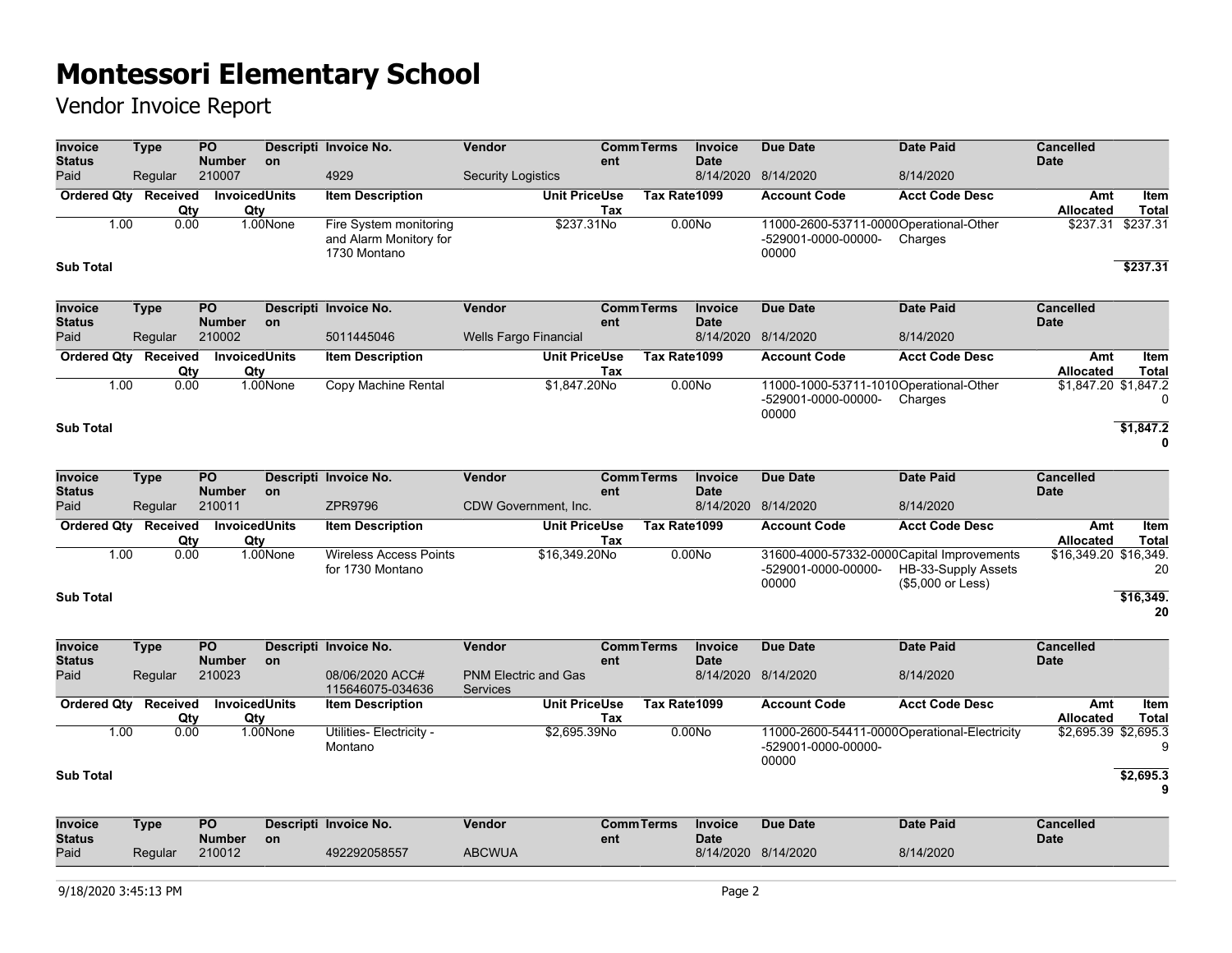| Ordered Qty Received            |             | Qty             | <b>InvoicedUnits</b><br>Qty      |          | <b>Item Description</b>                           |                                  | <b>Unit PriceUse</b><br>Tax | Tax Rate1099     |                               | <b>Account Code</b>                                                       | <b>Acct Code Desc</b>                                        | Amt<br><b>Allocated</b>         | Item<br><b>Total</b>      |
|---------------------------------|-------------|-----------------|----------------------------------|----------|---------------------------------------------------|----------------------------------|-----------------------------|------------------|-------------------------------|---------------------------------------------------------------------------|--------------------------------------------------------------|---------------------------------|---------------------------|
| 1.00                            |             | 0.00            |                                  | 1.00None | Utilities- Water- Carmel                          |                                  | \$181.15No                  |                  | 0.00No                        | 11000-2600-54415-0000Operational-<br>-529001-0000-00000-<br>00000         | Water/Sewage                                                 | $$181.15$ $$181.15$             |                           |
| <b>Sub Total</b>                |             |                 |                                  |          |                                                   |                                  |                             |                  |                               |                                                                           |                                                              |                                 | \$181.15                  |
| Invoice<br><b>Status</b>        | <b>Type</b> |                 | PO<br><b>Number</b>              | on       | Descripti Invoice No.                             | Vendor                           | ent                         | <b>CommTerms</b> | <b>Invoice</b><br><b>Date</b> | <b>Due Date</b>                                                           | <b>Date Paid</b>                                             | <b>Cancelled</b><br><b>Date</b> |                           |
| Paid                            | Regular     |                 | 210001                           |          | 07-AUG-2020 ACC#<br>115646075-06298               | <b>New Mexico Gas</b><br>Company |                             |                  |                               | 8/14/2020 8/14/2020                                                       | 8/14/2020                                                    |                                 |                           |
| <b>Ordered Qty</b>              |             | Received<br>Qty | <b>InvoicedUnits</b><br>Qty      |          | <b>Item Description</b>                           |                                  | <b>Unit PriceUse</b><br>Tax | Tax Rate1099     |                               | <b>Account Code</b>                                                       | <b>Acct Code Desc</b>                                        | Amt<br><b>Allocated</b>         | Item<br><b>Total</b>      |
| 1.00                            |             | 0.00            |                                  | 1.00None | Utilities- Gas-- Montano                          |                                  | \$26.08No                   |                  | 0.00N <sub>o</sub>            | -529001-0000-00000-<br>00000                                              | 11000-2600-54412-0000 Operational-Natural Gas<br>(Buildings) | \$26.08                         | \$26.08                   |
| <b>Sub Total</b>                |             |                 |                                  |          |                                                   |                                  |                             |                  |                               |                                                                           |                                                              |                                 | \$26.08                   |
| Invoice<br><b>Status</b>        | <b>Type</b> |                 | <b>PO</b><br><b>Number</b>       | on       | Descripti Invoice No.                             | Vendor                           | ent                         | <b>CommTerms</b> | Invoice<br><b>Date</b>        | Due Date                                                                  | <b>Date Paid</b>                                             | <b>Cancelled</b><br><b>Date</b> |                           |
| Paid                            |             | Regular         | 210011                           |          | ZQX8064                                           | <b>CDW Government. Inc.</b>      |                             |                  |                               | 8/14/2020 8/14/2020                                                       | 8/14/2020                                                    |                                 |                           |
| <b>Ordered Qty Received</b>     |             | Qty             | <b>InvoicedUnits</b><br>Qty      |          | <b>Item Description</b>                           |                                  | <b>Unit PriceUse</b><br>Tax | Tax Rate1099     |                               | <b>Account Code</b>                                                       | <b>Acct Code Desc</b>                                        | Amt<br>Allocated                | Item<br><b>Total</b>      |
| 1.00                            |             | 0.00            |                                  | 1.00None | <b>Wireless Access Points</b><br>for 1730 Montano |                                  | \$7,341.82No                |                  | 0.00N <sub>o</sub>            | 31600-4000-57332-0000Capital Improvements<br>-529001-0000-00000-<br>00000 | HB-33-Supply Assets<br>(\$5,000 or Less)                     | \$7,341.82 \$7,341.8            | 2                         |
| <b>Sub Total</b>                |             |                 |                                  |          |                                                   |                                  |                             |                  |                               |                                                                           |                                                              |                                 | \$7,341.8<br>$\mathbf{2}$ |
| <b>Invoice</b><br><b>Status</b> | <b>Type</b> |                 | PO<br><b>Number</b>              | on       | Descripti Invoice No.                             | Vendor                           | ent                         | <b>CommTerms</b> | <b>Invoice</b><br><b>Date</b> | <b>Due Date</b>                                                           | <b>Date Paid</b>                                             | <b>Cancelled</b><br><b>Date</b> |                           |
| Paid                            |             | Regular         | 210034                           |          | EA-16668                                          | EducationAdminWebAdv<br>isor     |                             |                  |                               | 8/14/2020 8/14/2020                                                       | 8/14/2020                                                    |                                 |                           |
| Ordered Qty Received            |             | Qty             | <b>InvoicedUnits</b><br>Qty      |          | <b>Item Description</b>                           |                                  | Unit PriceUse<br>Tax        | Tax Rate1099     |                               | <b>Account Code</b>                                                       | <b>Acct Code Desc</b>                                        | Amt<br>Allocated                | Item<br>Total             |
| 1.00                            |             | 0.00            |                                  | 1.00None | COVID-19 training<br>Packages                     |                                  | \$800.70No                  |                  | 0.00N <sub>o</sub>            | -529001-0000-00000-<br>00000                                              | 11000-1000-53330-1010Operational-Professional<br>Development | \$800.70                        | \$800.70                  |
| <b>Sub Total</b>                |             |                 |                                  |          |                                                   |                                  |                             |                  |                               |                                                                           |                                                              |                                 | \$800.70                  |
| <b>Invoice</b><br><b>Status</b> | <b>Type</b> |                 | $\overline{PQ}$<br><b>Number</b> | on       | Descripti Invoice No.                             | Vendor                           | ent                         | <b>CommTerms</b> | <b>Invoice</b><br><b>Date</b> | <b>Due Date</b>                                                           | <b>Date Paid</b>                                             | <b>Cancelled</b><br><b>Date</b> |                           |
| Paid                            |             | Regular         | 210031                           |          | IN1108366                                         | Lewan Technology                 |                             |                  |                               | 8/14/2020 8/14/2020                                                       | 8/14/2020                                                    |                                 |                           |
| <b>Ordered Qty</b>              |             | Received<br>Qty | <b>InvoicedUnits</b><br>Qty      |          | <b>Item Description</b>                           |                                  | <b>Unit PriceUse</b><br>Tax | Tax Rate1099     |                               | <b>Account Code</b>                                                       | <b>Acct Code Desc</b>                                        | Amt<br>Allocated                | Item<br><b>Total</b>      |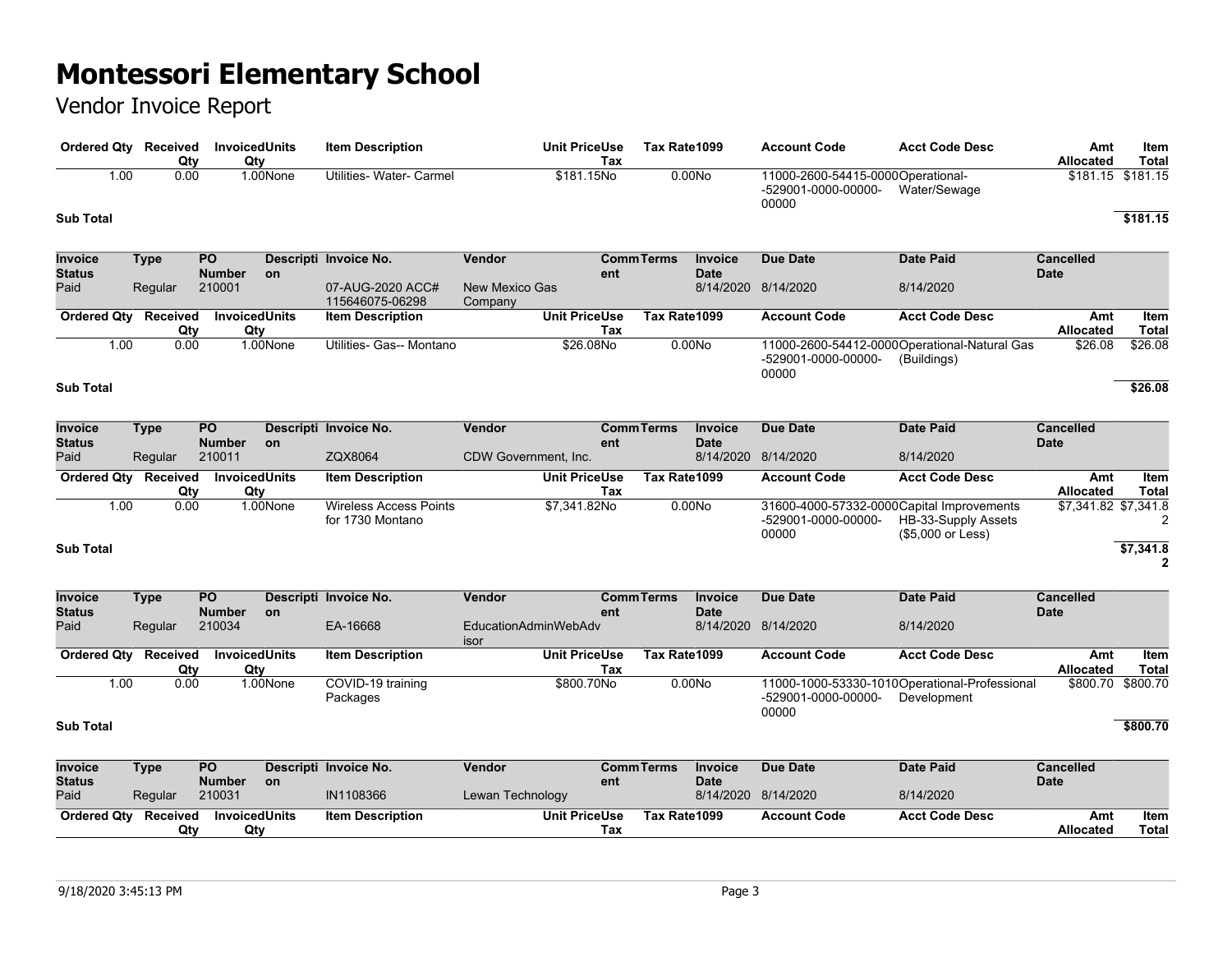### Vendor Invoice Report

| 00. ،     | 0.00 | .00None | Staple Refill for Copiers | \$118.60No | 0.00N <sub>O</sub> | 11000-1000-53711-1010Operational-Other<br>-529001-0000-00000-<br>Charges<br>00000 | \$118.60 \$118.60 |
|-----------|------|---------|---------------------------|------------|--------------------|-----------------------------------------------------------------------------------|-------------------|
| Sub Total |      |         |                           |            |                    |                                                                                   | \$118.60          |

| <b>Invoice</b><br><b>Status</b> | Type            | <b>PO</b><br><b>Number</b> | <b>on</b>            | Descripti Invoice No.   | Vendor                                                  | Comm Terms<br>ent    |                    | <b>Invoice</b><br><b>Date</b> | Due Date            | Date Paid                                   | <b>Cancelled</b><br><b>Date</b> |                   |
|---------------------------------|-----------------|----------------------------|----------------------|-------------------------|---------------------------------------------------------|----------------------|--------------------|-------------------------------|---------------------|---------------------------------------------|---------------------------------|-------------------|
| Paid                            | Regular         | 210030                     |                      | 4960                    | <b>Wharff Lackey</b><br>Accounting &<br>Technology, LLC |                      |                    |                               | 8/14/2020 8/14/2020 | 8/14/2020                                   |                                 |                   |
| <b>Ordered Qty</b>              | <b>Received</b> |                            | <b>InvoicedUnits</b> | <b>Item Description</b> |                                                         | <b>Unit PriceUse</b> | Tax Rate1099       |                               | <b>Account Code</b> | <b>Acct Code Desc</b>                       | Amt                             | <b>Item</b>       |
|                                 | Qtv             | Qtv                        |                      |                         |                                                         | Tax                  |                    |                               |                     |                                             | Allocated                       | Total             |
| 1.00                            | 0.00            |                            | 1.00None             | Computer and IT         |                                                         | \$916,94No           | 0.00N <sub>O</sub> |                               |                     | 31701-4000-54315-0000 Capital-Maintenance & |                                 | \$916.94 \$916.94 |
|                                 |                 |                            |                      |                         |                                                         |                      |                    |                               | -529001-0000-00000- | Repair -                                    |                                 |                   |
|                                 |                 |                            |                      |                         |                                                         |                      |                    |                               | 00000               | Bldgs/Grnds/Equipment                       |                                 |                   |
| <b>Sub Total</b>                |                 |                            |                      |                         |                                                         |                      |                    |                               |                     | $(SB-9)$                                    |                                 | \$916.94          |

| <b>Invoice</b><br>Status | Type    | PO.<br><b>Number</b> | <b>on</b> | Descripti Invoice No.   | Vendor                                                  | <b>CommTerms</b><br>ent | Invoice<br><b>Date</b> | Due Date                     | <b>Date Paid</b>                                                                                    | <b>Cancelled</b><br><b>Date</b> |           |
|--------------------------|---------|----------------------|-----------|-------------------------|---------------------------------------------------------|-------------------------|------------------------|------------------------------|-----------------------------------------------------------------------------------------------------|---------------------------------|-----------|
| Paid                     | Regular | 210030               |           | 4775                    | <b>Wharff Lackey</b><br>Accounting &<br>Technology, LLC |                         |                        | 8/14/2020 8/14/2020          | 8/14/2020                                                                                           |                                 |           |
| Ordered Qty Received     |         | <b>InvoicedUnits</b> |           | <b>Item Description</b> | <b>Unit PriceUse</b>                                    | Tax Rate1099            |                        | <b>Account Code</b>          | <b>Acct Code Desc</b>                                                                               | Amt                             | Item      |
|                          | Qty     | Qty                  |           |                         |                                                         | Tax                     |                        |                              |                                                                                                     | <b>Allocated</b>                | Total     |
| 1.00                     | 0.00    |                      | 1.00None  | Computer and IT         | \$5.097.09No                                            |                         | 0.00N <sub>O</sub>     | -529001-0000-00000-<br>00000 | 31701-4000-54315-0000 Capital-Maintenance &<br>Repair -<br><b>Bldgs/Grnds/Equipment</b><br>$(SB-9)$ | \$5,097.09 \$5,097.0            |           |
| <b>Sub Total</b>         |         |                      |           |                         |                                                         |                         |                        |                              |                                                                                                     |                                 | \$5,097.0 |

**9**

| <b>Invoice</b>     | Type     | <b>PO</b>            |           | Descripti Invoice No.   | <b>Vendor</b>        | <b>CommTerms</b> | <b>Invoice</b> | Due Date                                                               | Date Paid             | <b>Cancelled</b>  |              |
|--------------------|----------|----------------------|-----------|-------------------------|----------------------|------------------|----------------|------------------------------------------------------------------------|-----------------------|-------------------|--------------|
| <b>Status</b>      |          | <b>Number</b>        | <b>on</b> |                         |                      | ent              | <b>Date</b>    |                                                                        |                       | <b>Date</b>       |              |
| Paid               | Regular  | 210029               |           | 15883                   | Matthews Fox, P.C.   |                  |                | 8/14/2020 8/14/2020                                                    | 8/14/2020             |                   |              |
| <b>Ordered Qty</b> | Received | <b>InvoicedUnits</b> |           | <b>Item Description</b> | <b>Unit PriceUse</b> | Tax Rate1099     |                | <b>Account Code</b>                                                    | <b>Acct Code Desc</b> | Amt               | ltem         |
|                    | Qtv      | Qty                  |           |                         |                      | Tax              |                |                                                                        |                       | <b>Allocated</b>  | <b>Total</b> |
| 1.00               | 0.00     |                      | 1.00None  | Legal Services          | \$634.36No           |                  | $0.00Y$ es     | 11000-2300-53413-0000Operational-Legal<br>-529001-0000-00000-<br>00000 |                       | \$634.36 \$634.36 |              |

**Sub Total \$634.36**

| Invoice              | Type    | <b>PO</b>            |           | Descripti Invoice No.   | Vendor               | Comm Terms   | <b>Invoice</b> | Due Date            | Date Paid             | Cancelled        |       |
|----------------------|---------|----------------------|-----------|-------------------------|----------------------|--------------|----------------|---------------------|-----------------------|------------------|-------|
| <b>Status</b>        |         | <b>Number</b>        | <b>on</b> |                         |                      | ent          | <b>Date</b>    |                     |                       | <b>Date</b>      |       |
| Paid                 | Regular | 210028               |           | 72651                   | Meyer Supply of New  |              |                | 8/14/2020 8/14/2020 | 8/14/2020             |                  |       |
|                      |         |                      |           |                         | <b>Mexico</b>        |              |                |                     |                       |                  |       |
| Ordered Qtv Received |         | <b>InvoicedUnits</b> |           | <b>Item Description</b> | <b>Unit PriceUse</b> | Tax Rate1099 |                | <b>Account Code</b> | <b>Acct Code Desc</b> | Amt              | ltem  |
|                      | Qty     | Qtv                  |           |                         |                      | Tax          |                |                     |                       | <b>Allocated</b> | Total |
|                      |         |                      |           |                         |                      |              |                |                     |                       |                  |       |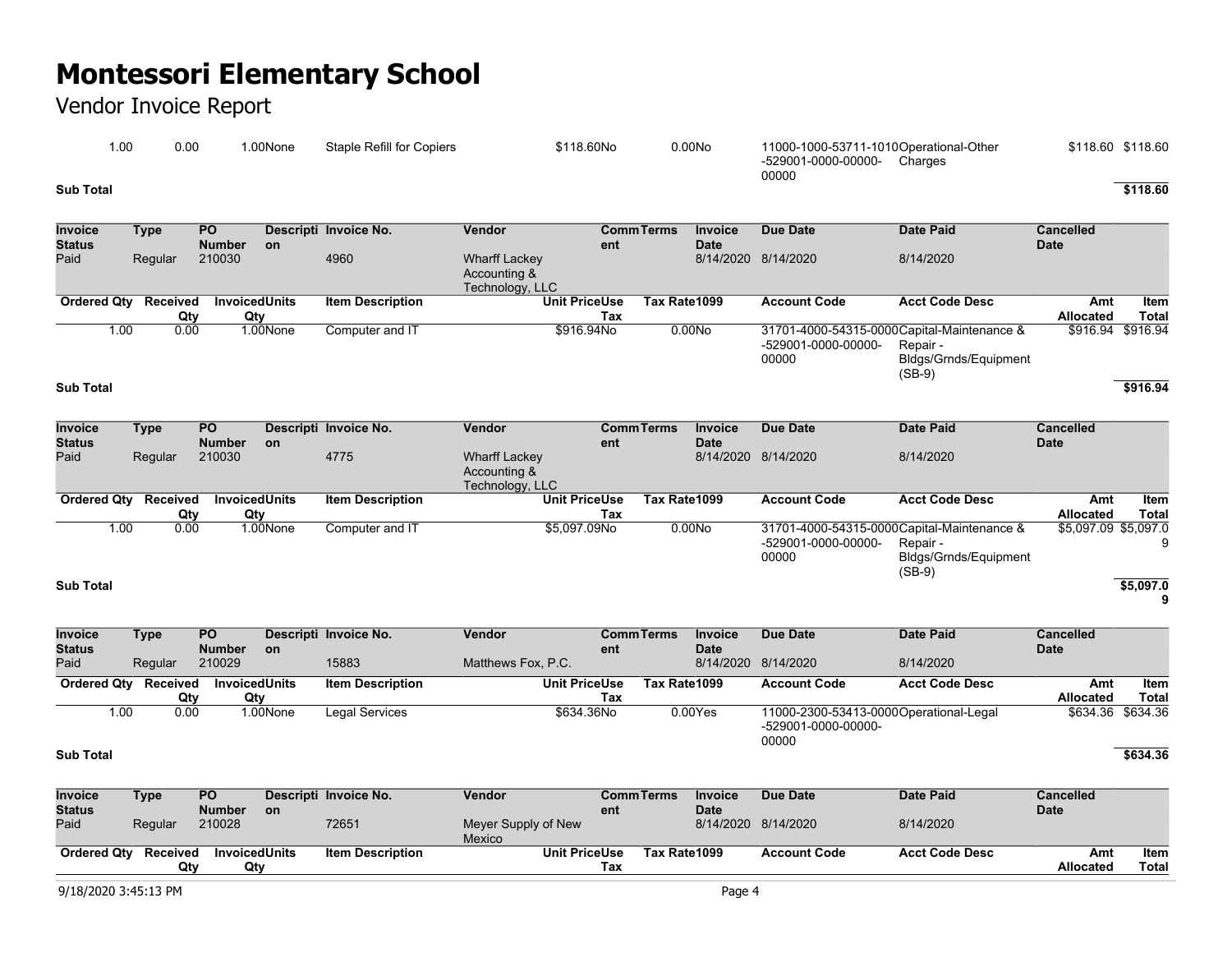| .00       | 0.00 | .00None | Janitorial Supplies | \$65.45No | 0.00No | 11000-1000-56118-1010Operational-General<br>-529001-0000-00000-<br>Supplies and Materials<br>00000 | \$65.45 | \$65.45 |
|-----------|------|---------|---------------------|-----------|--------|----------------------------------------------------------------------------------------------------|---------|---------|
| Sub Total |      |         |                     |           |        |                                                                                                    |         | \$65.45 |

| Invoice<br><b>Status</b>        | <b>Type</b>                 | $\overline{PO}$<br><b>Number</b>   | <b>on</b>            | Descripti Invoice No.                                                               | <b>Vendor</b>                      | ent                         | <b>CommTerms</b> | <b>Invoice</b><br><b>Date</b> | <b>Due Date</b>                                                          | <b>Date Paid</b>      | <b>Cancelled</b><br><b>Date</b> |                      |
|---------------------------------|-----------------------------|------------------------------------|----------------------|-------------------------------------------------------------------------------------|------------------------------------|-----------------------------|------------------|-------------------------------|--------------------------------------------------------------------------|-----------------------|---------------------------------|----------------------|
| Paid                            | Regular                     | 210027                             |                      | Aug 2020                                                                            | Mary Jane Besante                  |                             |                  | 8/14/2020                     | 8/14/2020                                                                | 8/14/2020             |                                 |                      |
|                                 | <b>Ordered Qty Received</b> | Qty<br>Qty                         | <b>InvoicedUnits</b> | <b>Item Description</b>                                                             |                                    | <b>Unit PriceUse</b><br>Tax | Tax Rate1099     |                               | <b>Account Code</b>                                                      | <b>Acct Code Desc</b> | Amt<br>Allocated                | Item<br><b>Total</b> |
|                                 | 1.00                        | 0.00                               | 1.00None             | <b>Activities</b><br>Reimbursement and<br>Other Items related to<br>school expenses |                                    | \$187.52No                  |                  | 0.00N <sub>o</sub>            | 23000-1000-53711-0000Non-Instructional<br>-529001-0000-00000-<br>00000   | Support-Other Charges |                                 | \$187.52 \$187.52    |
| <b>Sub Total</b>                |                             |                                    |                      |                                                                                     |                                    |                             |                  |                               |                                                                          |                       |                                 | \$187.52             |
| <b>Invoice</b><br><b>Status</b> | <b>Type</b>                 | <b>PO</b><br><b>Number</b>         | <b>on</b>            | Descripti Invoice No.                                                               | Vendor                             | ent                         | <b>CommTerms</b> | Invoice<br><b>Date</b>        | <b>Due Date</b>                                                          | <b>Date Paid</b>      | <b>Cancelled</b><br><b>Date</b> |                      |
| Paid                            | Regular                     | 210033                             |                      | 1306                                                                                | SG Consulting, LLC                 |                             |                  |                               | 8/14/2020 8/14/2020                                                      | 8/14/2020             |                                 |                      |
|                                 | Ordered Qty Received        | <b>InvoicedUnits</b><br>Qty<br>Qty |                      | <b>Item Description</b>                                                             |                                    | <b>Unit PriceUse</b><br>Tax | Tax Rate1099     |                               | <b>Account Code</b>                                                      | <b>Acct Code Desc</b> | Amt<br><b>Allocated</b>         | Item<br><b>Total</b> |
|                                 | 1.00                        | 0.00                               | 1.00None             | <b>Educational Consulting</b>                                                       |                                    | \$539.38No                  |                  | 0.00N <sub>o</sub>            | 11000-2300-53711-0000Operational-Other<br>-529001-0000-00000-<br>00000   | Charges               | \$539.38                        | \$539.38             |
| <b>Sub Total</b>                |                             |                                    |                      |                                                                                     |                                    |                             |                  |                               |                                                                          |                       |                                 | \$539.38             |
| <b>Invoice</b><br>Status        | <b>Type</b>                 | $\overline{PQ}$<br><b>Number</b>   | <b>on</b>            | Descripti Invoice No.                                                               | Vendor                             | ent                         | <b>CommTerms</b> | <b>Invoice</b><br><b>Date</b> | <b>Due Date</b>                                                          | <b>Date Paid</b>      | <b>Cancelled</b><br><b>Date</b> |                      |
| Paid                            | Regular                     | 210005                             |                      | 08/06/2020 ACC#<br>60489903                                                         | <b>ADT Commercial</b>              |                             |                  | 8/14/2020                     | 8/14/2020                                                                | 8/14/2020             |                                 |                      |
| Ordered Qty                     | Received                    | <b>InvoicedUnits</b><br>Qty<br>Qty |                      | <b>Item Description</b>                                                             |                                    | <b>Unit PriceUse</b><br>Tax | Tax Rate1099     |                               | <b>Account Code</b>                                                      | <b>Acct Code Desc</b> | Amt<br>Allocated                | Item<br><b>Total</b> |
|                                 | 1.00                        | 0.00                               | 1.00None             | Fire Alarm Monitoring at<br>5801 Carmel Ave NE                                      |                                    | \$128.80No                  |                  | 0.00N <sub>o</sub>            | 11000-2600-53711-0000Operational-Other<br>-529001-0000-00000-<br>00000   | Charges               |                                 | \$128.80 \$128.80    |
| <b>Sub Total</b>                |                             |                                    |                      |                                                                                     |                                    |                             |                  |                               |                                                                          |                       |                                 | \$128.80             |
| <b>Invoice</b><br><b>Status</b> | <b>Type</b>                 | <b>PO</b><br><b>Number</b>         | on                   | Descripti Invoice No.                                                               | Vendor                             | ent                         | <b>CommTerms</b> | Invoice<br><b>Date</b>        | <b>Due Date</b>                                                          | <b>Date Paid</b>      | <b>Cancelled</b><br><b>Date</b> |                      |
| Paid                            | Regular                     | 200173                             |                      | 20004                                                                               | Rio Grande Partners,<br><b>LLC</b> |                             |                  |                               | 8/18/2020 8/18/2020                                                      | 8/18/2020             |                                 |                      |
|                                 | <b>Ordered Qty Received</b> | Qty<br>Qty                         | <b>InvoicedUnits</b> | <b>Item Description</b>                                                             |                                    | <b>Unit PriceUse</b><br>Tax | Tax Rate1099     |                               | <b>Account Code</b>                                                      | <b>Acct Code Desc</b> | Amt<br>Allocated                | Item<br>Total        |
|                                 | 1.00                        | 0.00                               | 1.00None             | <b>Lease PMT</b>                                                                    |                                    | \$57,222.00No               |                  | 0.00N <sub>o</sub>            | 11000-2600-54610-0000Operational-Renting<br>-529001-0000-00000-<br>00000 | Land and Buildings    | \$31,977.00                     |                      |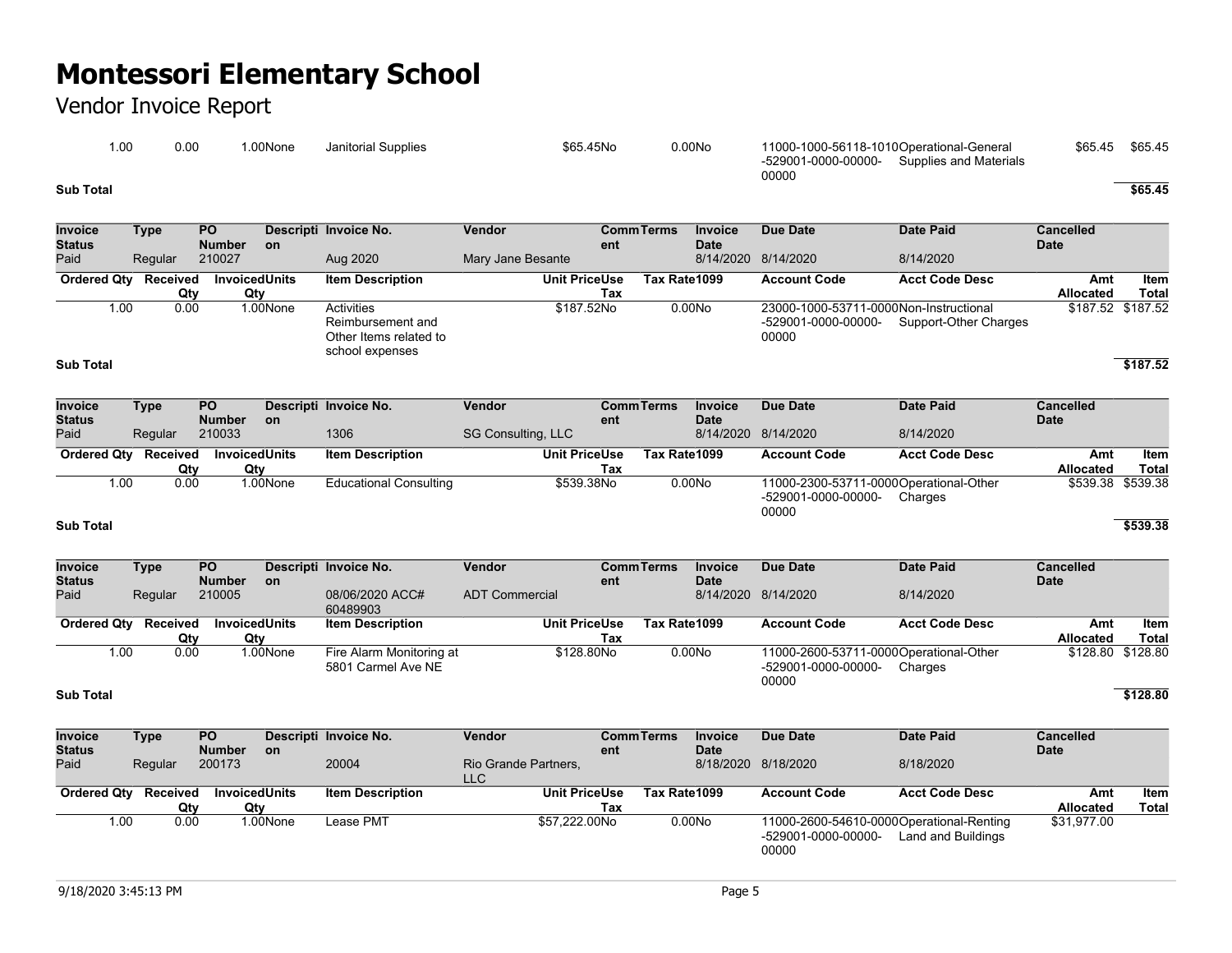Vendor Invoice Report

#### No 31200-4000-54610-0000 Public School Capital -529001-0000-00000- Outlay-Renting Land 00000 and Buildings \$25,245.00 \$57,222. 00

**00**

| Invoice<br><b>Status</b> | <b>Type</b>            | <b>PO</b><br><b>Number</b> | on                          | Descripti Invoice No.                                                                                     | Vendor                        | ent                         | <b>CommTerms</b>  | <b>Invoice</b><br><b>Date</b> | <b>Due Date</b>                                                             | <b>Date Paid</b>                                       | <b>Cancelled</b><br><b>Date</b> |                      |
|--------------------------|------------------------|----------------------------|-----------------------------|-----------------------------------------------------------------------------------------------------------|-------------------------------|-----------------------------|-------------------|-------------------------------|-----------------------------------------------------------------------------|--------------------------------------------------------|---------------------------------|----------------------|
| Paid                     | Regular                | 210013                     |                             | 113830                                                                                                    | Leeco Grounds<br>Management   |                             |                   | 8/20/2020                     | 8/20/2020                                                                   | 8/20/2020                                              |                                 |                      |
| <b>Ordered Qtv</b>       | Received<br>Qty        |                            | <b>InvoicedUnits</b><br>Qty | <b>Item Description</b>                                                                                   |                               | <b>Unit PriceUse</b><br>Tax | Tax Rate1099      |                               | <b>Account Code</b>                                                         | <b>Acct Code Desc</b>                                  | Amt<br><b>Allocated</b>         | Item<br><b>Total</b> |
| 1.00<br>Sub Total        | 0.00                   |                            | 1.00None                    | Ground Maintenance-<br>1730 Montano                                                                       |                               | \$1,310.68No                |                   | 0.00N <sub>O</sub>            | 11000-2600-54312-0000Operational-<br>-529001-0000-00000-<br>00000           | Maintenance & Repair -<br><b>Buildings And Grounds</b> | \$1,310.68 \$1,310.6            | 8<br>\$1,310.6<br>8  |
| Invoice<br>Status        | <b>Type</b>            | PO<br><b>Number</b>        | on                          | Descripti Invoice No.                                                                                     | <b>Vendor</b>                 | ent                         | <b>CommTerms</b>  | <b>Invoice</b><br><b>Date</b> | <b>Due Date</b>                                                             | <b>Date Paid</b>                                       | <b>Cancelled</b><br><b>Date</b> |                      |
| Paid                     | Regular                | 210014                     |                             | 57514                                                                                                     | <b>HostMYCalls</b>            |                             |                   | 8/20/2020 8/20/2020           |                                                                             | 8/20/2020                                              |                                 |                      |
| <b>Ordered Qtv</b>       | Received<br>Qty        |                            | <b>InvoicedUnits</b><br>Qty | <b>Item Description</b>                                                                                   |                               | <b>Unit PriceUse</b><br>Tax | Tax Rate1099      |                               | <b>Account Code</b>                                                         | <b>Acct Code Desc</b>                                  | Amt<br>Allocated                | Item<br><b>Total</b> |
| 1.00                     | 0.00                   |                            | 1.00None                    | <b>Phone Service</b>                                                                                      |                               | \$342.57No                  |                   | 0.00N <sub>O</sub>            | 11000-2600-54416-0000Operational-<br>-529001-0000-00000-<br>00000           | Communication<br>Services                              | \$342.57                        | \$342.57             |
| Sub Total                |                        |                            |                             |                                                                                                           |                               |                             |                   |                               |                                                                             |                                                        |                                 | \$342.57             |
| Invoice                  | <b>Type</b>            | PO<br><b>Number</b>        |                             | Descripti Invoice No.                                                                                     | Vendor                        |                             | <b>CommTerms</b>  | <b>Invoice</b><br><b>Date</b> | Due Date                                                                    | <b>Date Paid</b>                                       | <b>Cancelled</b><br><b>Date</b> |                      |
| Status<br>Paid           | <b>Direct</b>          |                            | on                          | 698685494445                                                                                              | Amazon.com                    | ent<br>PO<br>20016<br>9     |                   | 8/20/2020 8/20/2020           |                                                                             | 8/20/2020                                              |                                 |                      |
| <b>Ordered Qtv</b>       | Received<br>Qty        |                            | <b>InvoicedUnits</b><br>Qty | <b>Item Description</b>                                                                                   |                               | <b>Unit PriceUse</b><br>Tax | Tax Rate1099      |                               | <b>Account Code</b>                                                         | <b>Acct Code Desc</b>                                  | Amt<br>Allocated                | Item<br><b>Total</b> |
| 0.00                     | 0.00                   |                            | 1.00None                    | 2- Glissen Chemical Nu-<br>Foamicide EPA<br>Registered 1-Gal All<br><b>Purpose Cleaner</b><br>Concentrate |                               | \$73.56No                   |                   | 0.00N <sub>o</sub>            | 31701-4000-57332-0000 Capital-Supply Assets<br>-529001-0000-00000-<br>00000 | (\$5,000 or Less)                                      | \$73.56                         | \$73.56              |
| Sub Total                |                        |                            |                             |                                                                                                           |                               |                             |                   |                               |                                                                             |                                                        |                                 | \$73.56              |
| <b>Invoice</b><br>Status | <b>Type</b>            | <b>PO</b><br><b>Number</b> | on                          | Descripti Invoice No.                                                                                     | Vendor                        | ent                         | <b>Comm Terms</b> | <b>Invoice</b><br><b>Date</b> | <b>Due Date</b>                                                             | <b>Date Paid</b>                                       | <b>Cancelled</b><br><b>Date</b> |                      |
| Paid                     | Regular                | 210036                     |                             | 2586282                                                                                                   | <b>CliftonLarsonAllen LLP</b> |                             |                   | 8/20/2020                     | 8/20/2020                                                                   | 8/20/2020                                              |                                 |                      |
| <b>Ordered Qty</b>       | <b>Received</b><br>Qty |                            | <b>InvoicedUnits</b><br>Qty | <b>Item Description</b>                                                                                   |                               | <b>Unit PriceUse</b><br>Tax | Tax Rate1099      |                               | <b>Account Code</b>                                                         | <b>Acct Code Desc</b>                                  | Amt<br><b>Allocated</b>         | Item<br><b>Total</b> |

**Sub Total \$57,222.**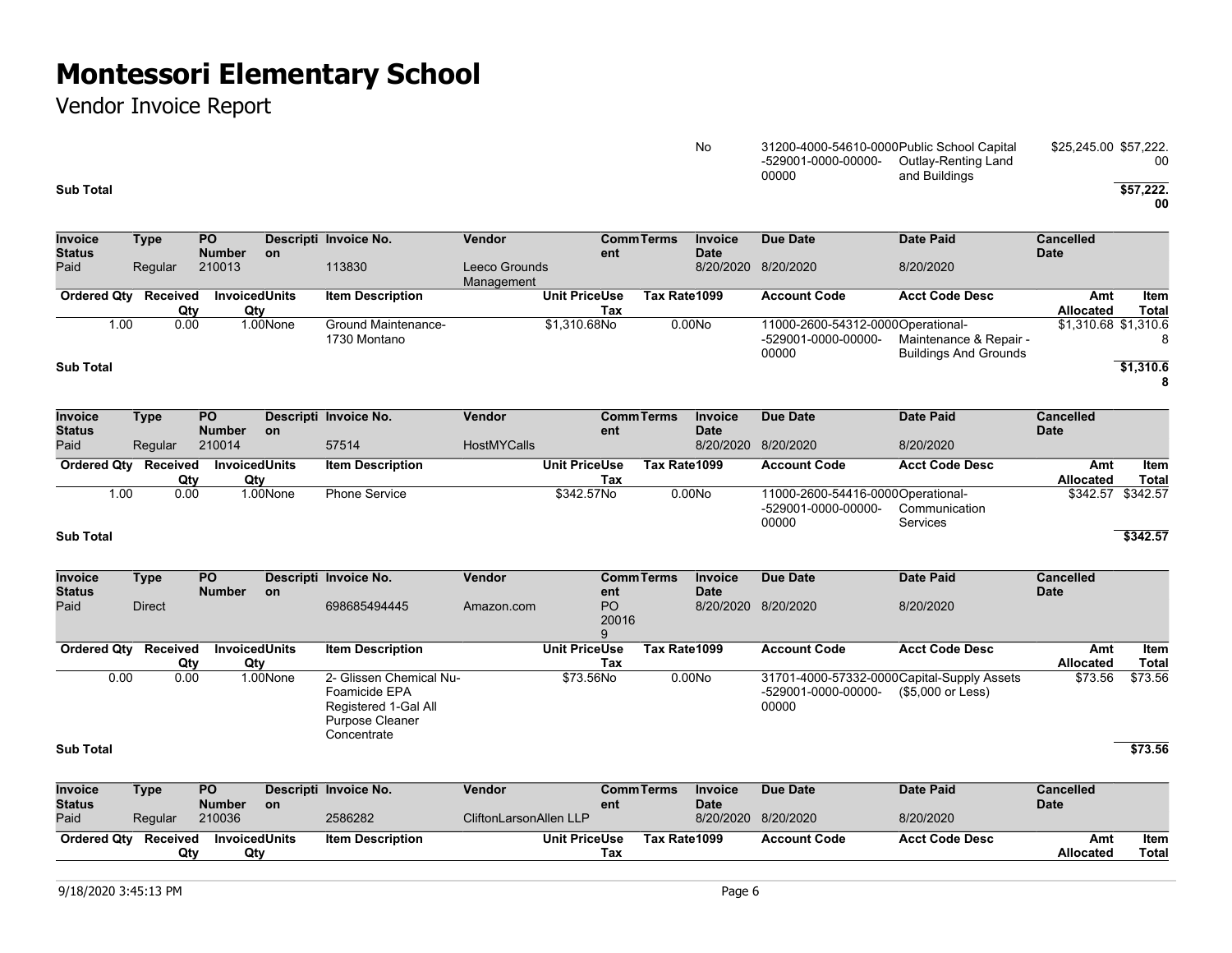### Vendor Invoice Report

| 00. ا     | 0.00 | .00None | 2020 Audit | \$3.236.25No | 0.00N <sub>O</sub> | 11000-2300-53411-0000Operational-Auditing<br>-529001-0000-00000- | \$3,236.25 \$3,236.2 |
|-----------|------|---------|------------|--------------|--------------------|------------------------------------------------------------------|----------------------|
| Sub Total |      |         |            |              |                    | 00000                                                            | \$3.236.2            |

**5**

| <b>Invoice</b>        | <b>Type</b> | <b>PO</b>               |                      | Descripti Invoice No.                       | Vendor     |                      | <b>CommTerms</b> | <b>Invoice</b>           | <b>Due Date</b>     | <b>Date Paid</b>                            | <b>Cancelled</b>     |                   |
|-----------------------|-------------|-------------------------|----------------------|---------------------------------------------|------------|----------------------|------------------|--------------------------|---------------------|---------------------------------------------|----------------------|-------------------|
| <b>Status</b><br>Paid | Regular     | <b>Number</b><br>210010 | <b>on</b>            | 935359665655                                | Amazon.com | ent                  |                  | <b>Date</b><br>8/20/2020 | 8/20/2020           | 8/20/2020                                   | <b>Date</b>          |                   |
| <b>Ordered Qty</b>    | Received    |                         | <b>InvoicedUnits</b> | <b>Item Description</b>                     |            | <b>Unit PriceUse</b> | Tax Rate1099     |                          | <b>Account Code</b> | <b>Acct Code Desc</b>                       | Amt                  | Item              |
|                       | Qty         | Qtv                     |                      |                                             |            | Tax                  |                  |                          |                     |                                             | Allocated            | <b>Total</b>      |
| 2.00                  | 0.00        |                         | 2.00None             | <b>USI Thermal Roll</b>                     |            | \$1,560.00No         |                  | 0.00N <sub>O</sub>       |                     | 31701-4000-57332-0000 Capital-Supply Assets | \$3,120.00 \$3,120.0 |                   |
|                       |             |                         |                      | Laminator, ARL 2700,                        |            |                      |                  |                          | -529001-0000-00000- | (\$5,000 or Less)                           |                      |                   |
|                       |             |                         |                      | Laminates Films up to                       |            |                      |                  |                          | 00000               |                                             |                      |                   |
|                       |             |                         |                      | 27 Inches Wide and 5                        |            |                      |                  |                          |                     |                                             |                      |                   |
|                       |             |                         |                      | Mil Thick, 1 Inch Core,<br><b>UL Listed</b> |            |                      |                  |                          |                     |                                             |                      |                   |
| 3.00                  | 0.00        |                         | 0.00None             |                                             |            | \$81.75No            |                  | 0.00N <sub>O</sub>       |                     | 31701-4000-57332-0000 Capital-Supply Assets | \$0.00               | \$0.00            |
|                       |             |                         |                      | <b>USI Premium Thermal</b>                  |            |                      |                  |                          | -529001-0000-00000- | (\$5,000 or Less)                           |                      |                   |
|                       |             |                         |                      | Low-Temp EVA Roll                           |            |                      |                  |                          | 00000               |                                             |                      |                   |
|                       |             |                         |                      | Laminating Film, 1 Inch                     |            |                      |                  |                          |                     |                                             |                      |                   |
|                       |             |                         |                      | Core, 5 Mil, 27 Inches x                    |            |                      |                  |                          |                     |                                             |                      |                   |
|                       |             |                         |                      | 200 Feet, Clear, Gloss                      |            |                      |                  |                          |                     |                                             |                      |                   |
|                       |             |                         |                      | Finish, 2-Pack                              |            |                      |                  |                          |                     |                                             |                      |                   |
| 1.00                  | 0.00        |                         | 1.00None             | Taxes                                       |            | \$159,90No           |                  | 0.00N <sub>O</sub>       |                     | 31701-4000-57332-0000 Capital-Supply Assets |                      | \$159.90 \$159.90 |
|                       |             |                         |                      |                                             |            |                      |                  |                          | -529001-0000-00000- | (\$5,000 or Less)                           |                      |                   |
|                       |             |                         |                      |                                             |            |                      |                  |                          | 00000               |                                             |                      |                   |
| <b>Sub Total</b>      |             |                         |                      |                                             |            |                      |                  |                          |                     |                                             |                      | \$3,279.9         |

**0**

| <b>Invoice</b>     | Type     | <b>PO</b>            |           | Descripti Invoice No.                     | Vendor     |               | <b>CommTerms</b> | Invoice            | Due Date                                                                    | <b>Date Paid</b>                                                 | <b>Cancelled</b>  |         |
|--------------------|----------|----------------------|-----------|-------------------------------------------|------------|---------------|------------------|--------------------|-----------------------------------------------------------------------------|------------------------------------------------------------------|-------------------|---------|
| <b>Status</b>      |          | <b>Number</b>        | <b>on</b> |                                           |            | ent           |                  | <b>Date</b>        |                                                                             |                                                                  | <b>Date</b>       |         |
| Paid               | Regular  | 210016               |           | 768756983668                              | Amazon.com |               |                  |                    | 8/20/2020 8/20/2020                                                         | 8/20/2020                                                        |                   |         |
| <b>Ordered Qtv</b> | Received | <b>InvoicedUnits</b> |           | <b>Item Description</b>                   |            | Unit PriceUse | Tax Rate1099     |                    | <b>Account Code</b>                                                         | <b>Acct Code Desc</b>                                            | Amt               | Item    |
|                    | Qty      | Qty                  |           |                                           |            | Tax           |                  |                    |                                                                             |                                                                  | <b>Allocated</b>  | Total   |
| 1.00               | 0.00     |                      | 1.00None  | Germ Shield Wall<br>Barrier, Wall Divider |            | \$495,58No    |                  | 0.00N <sub>0</sub> | -529001-0000-00000-<br>00000                                                | 31701-4000-57332-0000 Capital-Supply Assets<br>(\$5,000 or Less) | \$495.58 \$495.58 |         |
| 1.00               | 0.00     |                      | 1.00None  | Shipping & Handling and<br>Tax            |            | \$30.12No     |                  | 0.00N <sub>o</sub> | 31701-4000-57332-0000 Capital-Supply Assets<br>-529001-0000-00000-<br>00000 | (\$5,000 or Less)                                                | \$30.12           | \$30.12 |

**Sub Total \$525.70**

| <b>Invoice</b>     | Type     | <b>PO</b>            |           | Descripti Invoice No.   | Vendor     |                      | <b>Comm Terms</b> | <b>Invoice</b> | Due Date            | Date Paid             | <b>Cancelled</b> |       |
|--------------------|----------|----------------------|-----------|-------------------------|------------|----------------------|-------------------|----------------|---------------------|-----------------------|------------------|-------|
| <b>Status</b>      |          | <b>Number</b>        | <b>on</b> |                         |            | ent                  |                   | <b>Date</b>    |                     |                       | <b>Date</b>      |       |
| Paid               | Regular  | 210017               |           | 436559644768            | Amazon.com |                      |                   |                | 8/20/2020 8/20/2020 | 8/20/2020             |                  |       |
| <b>Ordered Qty</b> | Received | <b>InvoicedUnits</b> |           | <b>Item Description</b> |            | <b>Unit PriceUse</b> | Tax Rate1099      |                | <b>Account Code</b> | <b>Acct Code Desc</b> | Amt              | Item  |
|                    | Qtv      | Qtv                  |           |                         |            | Tax                  |                   |                |                     |                       | <b>Allocated</b> | Total |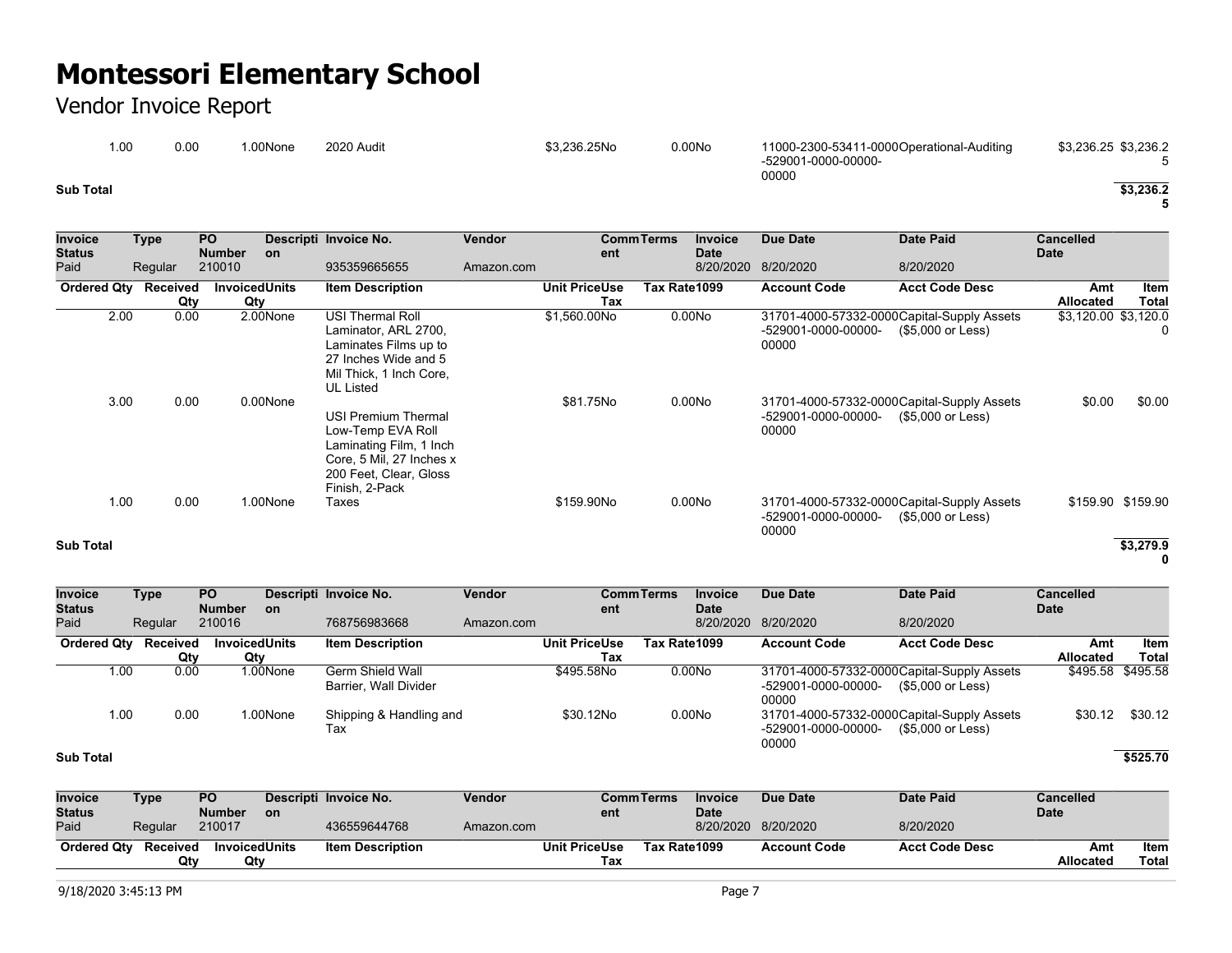## Vendor Invoice Report

| 3.00 | 0.00 | 3.00None    | 20-Pack Disposable<br><b>Isolation Gown</b>                                                                        | \$85,00No  | 0.00N <sub>O</sub> | 11000-1000-56118-0000 Operational-General<br><b>Supplies and Materials</b><br>-529001-0000-00000-<br>00000 | \$255.00 | \$255.00 |
|------|------|-------------|--------------------------------------------------------------------------------------------------------------------|------------|--------------------|------------------------------------------------------------------------------------------------------------|----------|----------|
| 9.00 | 0.00 | $0.00$ None | Social Distancing Floor<br><b>Decals</b>                                                                           | \$19.95No  | 0.00N <sub>O</sub> | 11000-1000-56118-0000 Operational-General<br>-529001-0000-00000-<br>Supplies and Materials<br>00000        | \$0.00   | \$0.00   |
| 1.00 | 0.00 | 0.00None    | 500 pcs. Litepak<br>Disposable Face Mask                                                                           | \$199.98No | 0.00N <sub>O</sub> | 11000-1000-56118-0000 Operational-General<br>-529001-0000-00000-<br>Supplies and Materials<br>00000        | \$0.00   | \$0.00   |
| 6.00 | 0.00 | $0.00$ None | Sneeze Guard- 36" W x<br>30" T Acrylic Divider<br><b>Protection Barrier Shield</b><br><b>Checkout Counter Desk</b> | \$124.99No | 0.00N <sub>O</sub> | 31701-4000-57332-0000Capital-Supply Assets<br>-529001-0000-00000-<br>(\$5,000 or Less)<br>00000            | \$0.00   | \$0.00   |
| 1.00 | 0.00 | $0.00$ None | 50 pcs safety Face<br>Shield Reusable Full<br>Face Shield                                                          | \$86,69No  | 0.00N <sub>O</sub> | 11000-1000-56118-0000 Operational-General<br>-529001-0000-00000-<br>Supplies and Materials<br>00000        | \$0.00   | \$0.00   |
| 1.00 | 0.00 | 1.00None    | Shipping/Handling/Tax                                                                                              | \$13,08No  | 0.00N <sub>O</sub> | 11000-1000-56118-0000 Operational-General<br>-529001-0000-00000-<br>Supplies and Materials<br>00000        | \$13.08  | \$13.08  |

#### **Sub Total \$268.08**

| <b>Invoice</b>        | <b>Type</b>     | <b>PO</b>                   |          | Descripti Invoice No.                                                                                              | Vendor     |                             | <b>CommTerms</b> | <b>Invoice</b>           | <b>Due Date</b>                                                           | <b>Date Paid</b>                                                 | <b>Cancelled</b>        |                      |
|-----------------------|-----------------|-----------------------------|----------|--------------------------------------------------------------------------------------------------------------------|------------|-----------------------------|------------------|--------------------------|---------------------------------------------------------------------------|------------------------------------------------------------------|-------------------------|----------------------|
| <b>Status</b><br>Paid | Regular         | <b>Number</b><br>210017     | on       | 456694449936                                                                                                       | Amazon.com | ent                         |                  | <b>Date</b><br>8/20/2020 | 8/20/2020                                                                 | 8/20/2020                                                        | <b>Date</b>             |                      |
| <b>Ordered Qty</b>    | Received<br>Qty | <b>InvoicedUnits</b><br>Qty |          | <b>Item Description</b>                                                                                            |            | <b>Unit PriceUse</b><br>Tax | Tax Rate1099     |                          | <b>Account Code</b>                                                       | <b>Acct Code Desc</b>                                            | Amt<br><b>Allocated</b> | Item<br><b>Total</b> |
| 3.00                  | 0.00            |                             | 0.00None | 20-Pack Disposable<br><b>Isolation Gown</b>                                                                        |            | \$85.00No                   |                  | 0.00N <sub>O</sub>       | 11000-1000-56118-0000Operational-General<br>-529001-0000-00000-<br>00000  | Supplies and Materials                                           | \$0.00                  | \$0.00               |
| 9.00                  | 0.00            |                             | 0.00None | Social Distancing Floor<br>Decals                                                                                  |            | \$19.95No                   |                  | 0.00N <sub>O</sub>       | 11000-1000-56118-0000Operational-General<br>-529001-0000-00000-<br>00000  | Supplies and Materials                                           | \$0.00                  | \$0.00               |
| 1.00                  | 0.00            |                             | 0.00None | 500 pcs. Litepak<br>Disposable Face Mask                                                                           |            | \$199.98No                  |                  | 0.00N <sub>O</sub>       | 11000-1000-56118-0000Operational-General<br>-529001-0000-00000-<br>00000  | Supplies and Materials                                           | \$0.00                  | \$0.00               |
| 6.00                  | 0.00            |                             | 6.00None | Sneeze Guard- 36" W x<br>30" T Acrylic Divider<br><b>Protection Barrier Shield</b><br><b>Checkout Counter Desk</b> |            | \$124,83No                  |                  | 0.00N <sub>O</sub>       | -529001-0000-00000-<br>00000                                              | 31701-4000-57332-0000 Capital-Supply Assets<br>(\$5,000 or Less) |                         | \$748.98 \$748.98    |
| 1.00                  | 0.00            |                             | 0.00None | 50 pcs safety Face<br>Shield Reusable Full<br>Face Shield                                                          |            | \$86,69No                   |                  | 0.00N <sub>O</sub>       | 11000-1000-56118-0000 Operational-General<br>-529001-0000-00000-<br>00000 | Supplies and Materials                                           | \$0.00                  | \$0.00               |
| 1.00                  | 0.00            |                             | 0.00None | Shipping/Handling/Tax                                                                                              |            | \$100.00No                  |                  | 0.00N <sub>O</sub>       | 11000-1000-56118-0000 Operational-General<br>-529001-0000-00000-<br>00000 | Supplies and Materials                                           | \$0.00                  | \$0.00               |

#### **Sub Total \$748.98**

| <b>Invoice</b><br><b>Status</b> | Гуре | PO<br>Number | Descripti Invoice No.<br>on | Vendor | <b>Comm Terms</b><br>ent | <b>Invoice</b><br>Date | Due Date | Date Paid | <b>Cancelled</b><br><b>Date</b> |
|---------------------------------|------|--------------|-----------------------------|--------|--------------------------|------------------------|----------|-----------|---------------------------------|
| 9/18/2020 3:45:13 PM<br>Page &  |      |              |                             |        |                          |                        |          |           |                                 |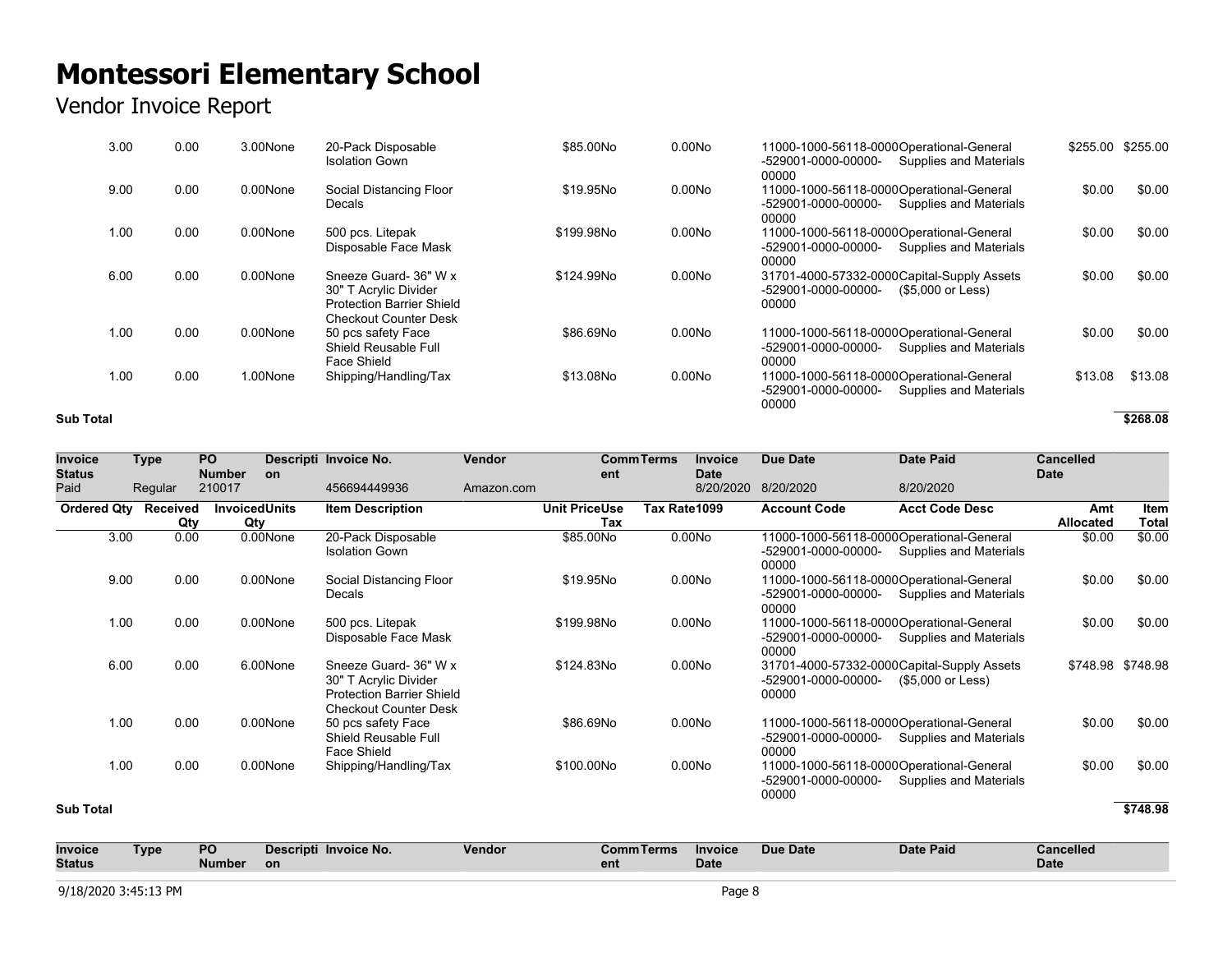| Paid               | Regular         | 210017                      | 544795339593                                                                                                       | Amazon.com |                             | 8/20/2020          | 8/20/2020                    | 8/20/2020                                                           |                  |                      |
|--------------------|-----------------|-----------------------------|--------------------------------------------------------------------------------------------------------------------|------------|-----------------------------|--------------------|------------------------------|---------------------------------------------------------------------|------------------|----------------------|
| <b>Ordered Qty</b> | Received<br>Qty | <b>InvoicedUnits</b><br>Qty | <b>Item Description</b>                                                                                            |            | <b>Unit PriceUse</b><br>Tax | Tax Rate1099       | <b>Account Code</b>          | <b>Acct Code Desc</b>                                               | Amt<br>Allocated | <b>Item</b><br>Total |
| 3.00               | 0.00            | 0.00None                    | 20-Pack Disposable<br><b>Isolation Gown</b>                                                                        |            | \$85.00No                   | 0.00N <sub>O</sub> | -529001-0000-00000-<br>00000 | 11000-1000-56118-0000Operational-General<br>Supplies and Materials  | \$0.00           | \$0.00               |
| 9.00               | 0.00            | 0.00None                    | Social Distancing Floor<br>Decals                                                                                  |            | \$19.95No                   | 0.00N <sub>O</sub> | -529001-0000-00000-<br>00000 | 11000-1000-56118-0000 Operational-General<br>Supplies and Materials | \$0.00           | \$0.00               |
| 1.00               | 0.00            | 0.00None                    | 500 pcs. Litepak<br>Disposable Face Mask                                                                           |            | \$199.98No                  | 0.00N <sub>O</sub> | -529001-0000-00000-<br>00000 | 11000-1000-56118-0000 Operational-General<br>Supplies and Materials | \$0.00           | \$0.00               |
| 6.00               | 0.00            | 0.00None                    | Sneeze Guard- 36" W x<br>30" T Acrylic Divider<br><b>Protection Barrier Shield</b><br><b>Checkout Counter Desk</b> |            | \$124.99No                  | 0.00N <sub>O</sub> | -529001-0000-00000-<br>00000 | 31701-4000-57332-0000 Capital-Supply Assets<br>(\$5,000 or Less)    | \$0.00           | \$0.00               |
| 1.00               | 0.00            | 1.00None                    | 50 pcs safety Face<br>Shield Reusable Full<br>Face Shield                                                          |            | \$86,69No                   | 0.00N <sub>O</sub> | -529001-0000-00000-<br>00000 | 11000-1000-56118-0000 Operational-General<br>Supplies and Materials | \$86.69          | \$86.69              |
| 1.00               | 0.00            | 1.00None                    | Shipping/Handling/Tax                                                                                              |            | \$4.44No                    | 0.00N <sub>O</sub> | -529001-0000-00000-<br>00000 | 11000-1000-56118-0000 Operational-General<br>Supplies and Materials | \$4.44           | \$4.44               |
| <b>Sub Total</b>   |                 |                             |                                                                                                                    |            |                             |                    |                              |                                                                     |                  | \$91.13              |

| <b>Invoice</b><br><b>Status</b> | <b>Type</b> | <b>PO</b><br><b>Number</b> | <b>on</b>                   | Descripti Invoice No.                                                                                              | Vendor     | ent                         | <b>CommTerms</b> | <b>Invoice</b><br><b>Date</b> | <b>Due Date</b>                                                           | <b>Date Paid</b>                                                 | <b>Cancelled</b><br><b>Date</b> |                      |
|---------------------------------|-------------|----------------------------|-----------------------------|--------------------------------------------------------------------------------------------------------------------|------------|-----------------------------|------------------|-------------------------------|---------------------------------------------------------------------------|------------------------------------------------------------------|---------------------------------|----------------------|
| Paid                            | Regular     | 210017                     |                             | 634385687938                                                                                                       | Amazon.com |                             |                  | 8/20/2020                     | 8/20/2020                                                                 | 8/20/2020                                                        |                                 |                      |
| Ordered Qty Received            | Qty         |                            | <b>InvoicedUnits</b><br>Qty | <b>Item Description</b>                                                                                            |            | <b>Unit PriceUse</b><br>Tax | Tax Rate1099     |                               | <b>Account Code</b>                                                       | <b>Acct Code Desc</b>                                            | Amt<br>Allocated                | Item<br><b>Total</b> |
| 3.00                            | 0.00        |                            | 0.00None                    | 20-Pack Disposable<br><b>Isolation Gown</b>                                                                        |            | \$85.00No                   |                  | 0.00N <sub>O</sub>            | 11000-1000-56118-0000Operational-General<br>-529001-0000-00000-<br>00000  | Supplies and Materials                                           | \$0.00                          | \$0.00               |
| 9.00                            | 0.00        |                            | 0.00None                    | Social Distancing Floor<br>Decals                                                                                  |            | \$19.95No                   |                  | 0.00N <sub>O</sub>            | 11000-1000-56118-0000Operational-General<br>-529001-0000-00000-<br>00000  | Supplies and Materials                                           | \$0.00                          | \$0.00               |
| 1.00                            | 0.00        |                            | 1.00None                    | 500 pcs. Litepak<br>Disposable Face Mask                                                                           |            | \$199.98No                  |                  | 0.00N <sub>O</sub>            | 11000-1000-56118-0000 Operational-General<br>-529001-0000-00000-<br>00000 | Supplies and Materials                                           |                                 | \$199.98 \$199.98    |
| 6.00                            | 0.00        |                            | 0.00None                    | Sneeze Guard- 36" W x<br>30" T Acrylic Divider<br><b>Protection Barrier Shield</b><br><b>Checkout Counter Desk</b> |            | \$124.99No                  |                  | 0.00N <sub>O</sub>            | -529001-0000-00000-<br>00000                                              | 31701-4000-57332-0000 Capital-Supply Assets<br>(\$5,000 or Less) | \$0.00                          | \$0.00               |
| 1.00                            | 0.00        |                            | 0.00None                    | 50 pcs safety Face<br>Shield Reusable Full<br>Face Shield                                                          |            | \$86.69No                   |                  | 0.00N <sub>O</sub>            | 11000-1000-56118-0000 Operational-General<br>-529001-0000-00000-<br>00000 | Supplies and Materials                                           | \$0.00                          | \$0.00               |
| 1.00                            | 0.00        |                            | 1.00None                    | Shipping/Handling/Tax                                                                                              |            | \$10.25No                   |                  | 0.00N <sub>O</sub>            | 11000-1000-56118-0000Operational-General<br>-529001-0000-00000-<br>00000  | Supplies and Materials                                           | \$10.25                         | \$10.25              |
| <b>Sub Total</b>                |             |                            |                             |                                                                                                                    |            |                             |                  |                               |                                                                           |                                                                  |                                 | \$210.23             |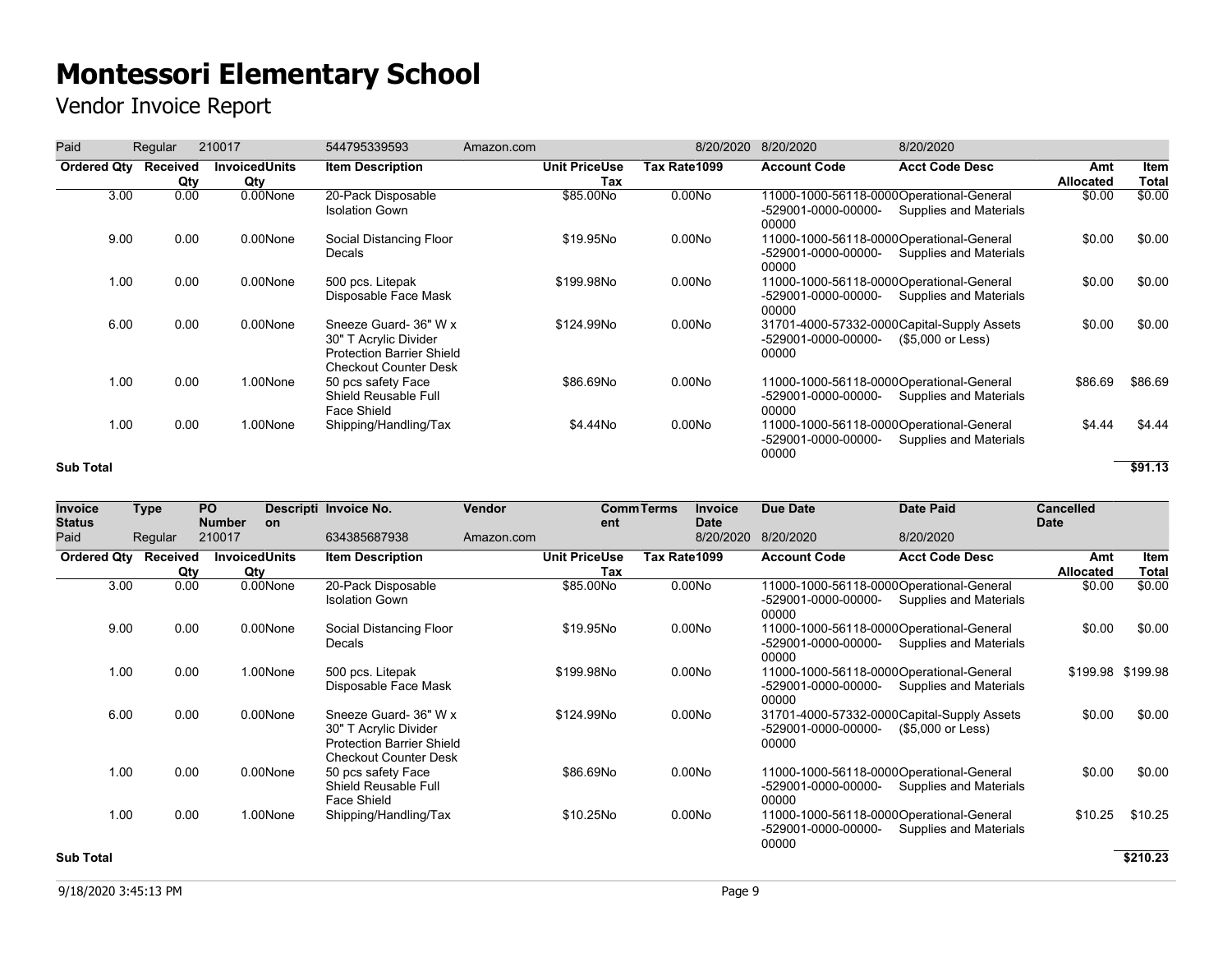Vendor Invoice Report

| <b>Invoice</b>        | <b>Type</b> | <b>PO</b>                   |          | Descripti Invoice No.                                                                                              | Vendor     |                             | <b>CommTerms</b> | <b>Invoice</b>           | <b>Due Date</b>                                                          | <b>Date Paid</b>                                                 | <b>Cancelled</b>        |                      |
|-----------------------|-------------|-----------------------------|----------|--------------------------------------------------------------------------------------------------------------------|------------|-----------------------------|------------------|--------------------------|--------------------------------------------------------------------------|------------------------------------------------------------------|-------------------------|----------------------|
| <b>Status</b><br>Paid | Regular     | <b>Number</b><br>210017     | on       | 959468684577                                                                                                       | Amazon.com | ent                         |                  | <b>Date</b><br>8/20/2020 | 8/20/2020                                                                | 8/20/2020                                                        | <b>Date</b>             |                      |
| Ordered Qty Received  | Qty         | <b>InvoicedUnits</b><br>Qty |          | <b>Item Description</b>                                                                                            |            | <b>Unit PriceUse</b><br>Tax | Tax Rate1099     |                          | <b>Account Code</b>                                                      | <b>Acct Code Desc</b>                                            | Amt<br><b>Allocated</b> | Item<br><b>Total</b> |
| 3.00                  | 0.00        |                             | 0.00None | 20-Pack Disposable<br><b>Isolation Gown</b>                                                                        |            | \$85.00No                   |                  | 0.00N <sub>O</sub>       | 11000-1000-56118-0000Operational-General<br>-529001-0000-00000-<br>00000 | Supplies and Materials                                           | \$0.00                  | \$0.00               |
| 9.00                  | 0.00        |                             | 9.00None | Social Distancing Floor<br>Decals                                                                                  |            | \$19.95No                   |                  | 0.00N <sub>O</sub>       | 11000-1000-56118-0000Operational-General<br>-529001-0000-00000-<br>00000 | Supplies and Materials                                           |                         | \$179.55 \$179.55    |
| 1.00                  | 0.00        |                             | 0.00None | 500 pcs. Litepak<br>Disposable Face Mask                                                                           |            | \$199.98No                  |                  | 0.00N <sub>O</sub>       | 11000-1000-56118-0000Operational-General<br>-529001-0000-00000-<br>00000 | Supplies and Materials                                           | \$0.00                  | \$0.00               |
| 6.00                  | 0.00        |                             | 0.00None | Sneeze Guard- 36" W x<br>30" T Acrylic Divider<br><b>Protection Barrier Shield</b><br><b>Checkout Counter Desk</b> |            | \$124.99No                  |                  | 0.00N <sub>O</sub>       | -529001-0000-00000-<br>00000                                             | 31701-4000-57332-0000 Capital-Supply Assets<br>(\$5,000 or Less) | \$0.00                  | \$0.00               |
| 1.00                  | 0.00        |                             | 0.00None | 50 pcs safety Face<br>Shield Reusable Full<br>Face Shield                                                          |            | \$86.69No                   |                  | 0.00N <sub>O</sub>       | 11000-1000-56118-0000Operational-General<br>-529001-0000-00000-<br>00000 | Supplies and Materials                                           | \$0.00                  | \$0.00               |
| 1.00                  | 0.00        |                             | 1.00None | Shipping/Handling/Tax                                                                                              |            | \$9.18No                    |                  | 0.00N <sub>O</sub>       | 11000-1000-56118-0000Operational-General<br>-529001-0000-00000-<br>00000 | Supplies and Materials                                           | \$9.18                  | \$9.18               |

### **Sub Total \$188.73**

| <b>Invoice</b><br><b>Status</b> | Type                                                                      | <b>PO</b><br><b>Number</b>         | <b>on</b> | Descripti Invoice No.                                                           | <b>Vendor</b> | ent                         | <b>CommTerms</b> | <b>Invoice</b><br><b>Date</b> | Due Date                     | <b>Date Paid</b>                                                 | <b>Cancelled</b><br><b>Date</b> |                 |
|---------------------------------|---------------------------------------------------------------------------|------------------------------------|-----------|---------------------------------------------------------------------------------|---------------|-----------------------------|------------------|-------------------------------|------------------------------|------------------------------------------------------------------|---------------------------------|-----------------|
| Paid                            | <b>Direct</b>                                                             |                                    |           | 6430                                                                            | EverydayPC    | P <sub>O</sub><br>20016     |                  | 8/21/2020                     | 8/21/2020                    | 8/21/2020                                                        |                                 |                 |
|                                 |                                                                           |                                    |           |                                                                                 |               |                             |                  |                               |                              |                                                                  |                                 |                 |
| <b>Ordered Qty</b>              | Received                                                                  | <b>InvoicedUnits</b><br>Qty<br>Qty |           | <b>Item Description</b>                                                         |               | <b>Unit PriceUse</b><br>Tax | Tax Rate1099     |                               | <b>Account Code</b>          | <b>Acct Code Desc</b>                                            | Amt<br>Allocated                | Item<br>Total   |
| 0.00                            | 0.00                                                                      |                                    | 1.00None  | 100 Chromebooks,<br>Google Chrome<br>Management License,<br>and Chromebook Case |               | \$36,199.00No               |                  | 0.00N <sub>o</sub>            | -529001-0000-00000-<br>00000 | 31701-4000-57332-0000 Capital-Supply Assets<br>(\$5,000 or Less) | \$36,199.00 \$36,199.           | 00              |
| <b>Sub Total</b>                |                                                                           |                                    |           |                                                                                 |               |                             |                  |                               |                              |                                                                  |                                 | \$36,199.<br>00 |
| <b>Invoice</b>                  | Type                                                                      | <b>PO</b>                          |           | Descripti Invoice No.                                                           | Vendor        |                             | <b>CommTerms</b> | <b>Invoice</b>                | Due Date                     | <b>Date Paid</b>                                                 | <b>Cancelled</b>                |                 |
| <b>Status</b>                   |                                                                           | <b>Number</b>                      | <b>on</b> |                                                                                 |               | ent                         |                  | <b>Date</b>                   |                              |                                                                  | <b>Date</b>                     |                 |
| Paid                            | <b>Direct</b>                                                             |                                    |           | 6435                                                                            | EverydayPC    | PO<br>20016                 |                  | 8/21/2020                     | 8/21/2020                    | 8/21/2020                                                        |                                 |                 |
| <b>Ordered Qty</b>              | Received<br><b>InvoicedUnits</b><br><b>Item Description</b><br>Qty<br>Qty |                                    |           |                                                                                 |               | <b>Unit PriceUse</b><br>Tax | Tax Rate1099     |                               | <b>Account Code</b>          | <b>Acct Code Desc</b>                                            | Amt<br><b>Allocated</b>         | Item<br>Total   |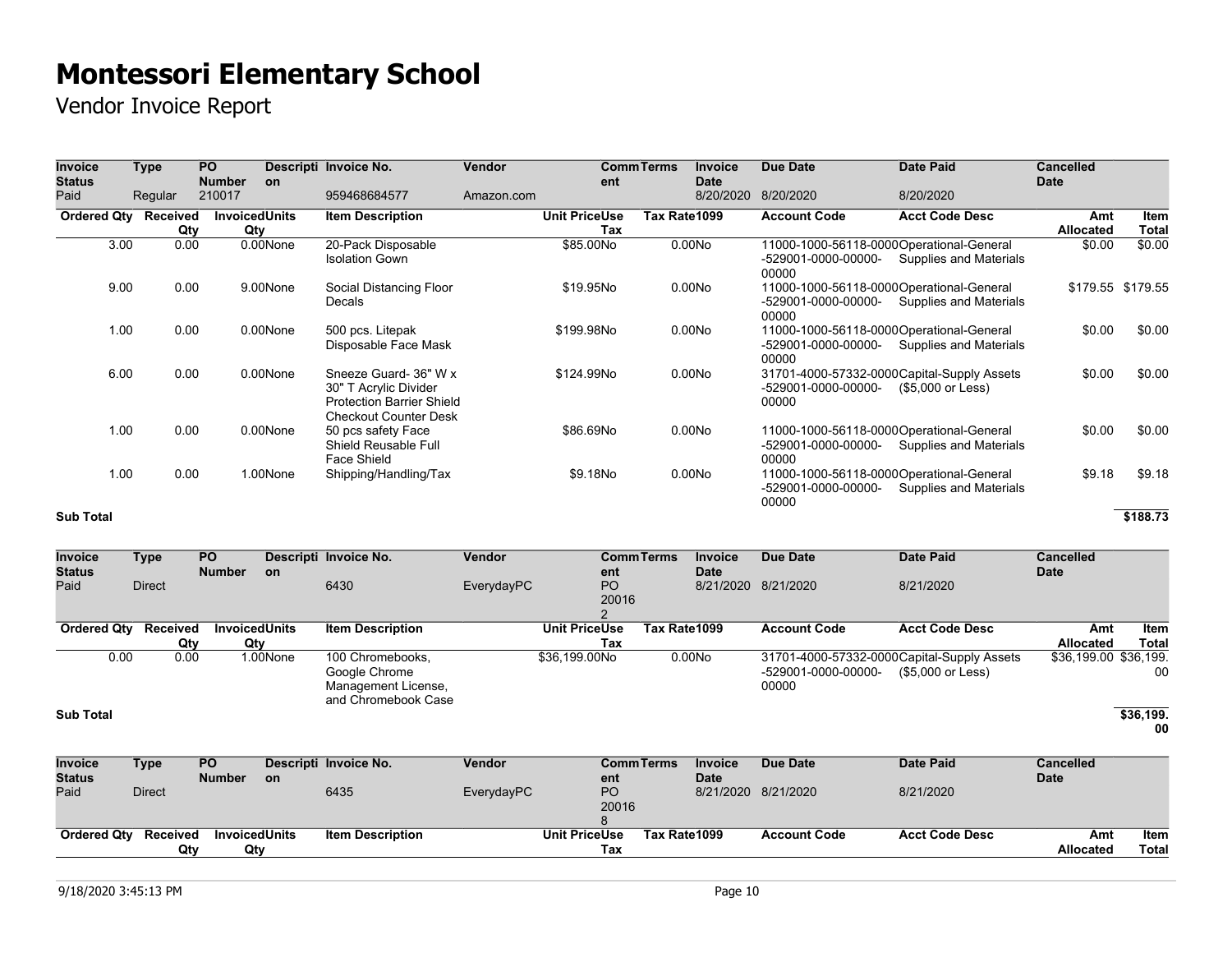|                       | 0.00                 | 0.00        |                             | 1.00None | 50 Chromebooks,<br>Google Chrome<br>Management License,<br>and Chromebook Case |                                                            | \$17,599.50No        |                                                         |              | 0.00N <sub>O</sub>       | 31701-4000-57332-0000 Capital-Supply Assets<br>-529001-0000-00000-<br>00000 | (\$5,000 or Less)                         | \$17,599.50 \$17,599. | 50                   |
|-----------------------|----------------------|-------------|-----------------------------|----------|--------------------------------------------------------------------------------|------------------------------------------------------------|----------------------|---------------------------------------------------------|--------------|--------------------------|-----------------------------------------------------------------------------|-------------------------------------------|-----------------------|----------------------|
| <b>Sub Total</b>      |                      |             |                             |          |                                                                                |                                                            |                      |                                                         |              |                          |                                                                             |                                           |                       | \$17,599.<br>50      |
| <b>Invoice</b>        | <b>Type</b>          |             | $\overline{PQ}$             |          | Descripti Invoice No.                                                          | Vendor                                                     |                      | <b>CommTerms</b>                                        |              | <b>Invoice</b>           | <b>Due Date</b>                                                             | <b>Date Paid</b>                          | <b>Cancelled</b>      |                      |
| <b>Status</b><br>Paid | <b>Direct</b>        |             | <b>Number</b>               | on       | 2943                                                                           | <b>Wisconsin Center for</b><br><b>Educational Research</b> |                      | ent<br>P <sub>O</sub><br>20017<br>$\boldsymbol{\Delta}$ |              | <b>Date</b>              | 8/21/2020 8/21/2020                                                         | 8/21/2020                                 | <b>Date</b>           |                      |
|                       | Ordered Qty Received |             | <b>InvoicedUnits</b>        |          | <b>Item Description</b>                                                        |                                                            | <b>Unit PriceUse</b> |                                                         | Tax Rate1099 |                          | <b>Account Code</b>                                                         | <b>Acct Code Desc</b>                     | Amt                   | Item                 |
|                       |                      | Qty         | Qty                         |          |                                                                                |                                                            |                      | Tax                                                     |              |                          |                                                                             |                                           | Allocated             | <b>Total</b>         |
|                       | 0.00                 | 0.00        |                             | 1.00None | <b>WIDA Tests for ELLs 2.0</b>                                                 |                                                            | \$87.55No            |                                                         |              | 0.00N <sub>o</sub>       | 11000-1000-53414-1010Operational-Other<br>-529001-0000-00000-<br>00000      | Professional/Technical<br><b>Services</b> | \$87.55               | \$87.55              |
| <b>Sub Total</b>      |                      |             |                             |          |                                                                                |                                                            |                      |                                                         |              |                          |                                                                             |                                           |                       | \$87.55              |
| <b>Invoice</b>        | <b>Type</b>          |             | $\overline{PQ}$             |          | Descripti Invoice No.                                                          | Vendor                                                     |                      | <b>CommTerms</b>                                        |              | <b>Invoice</b>           | <b>Due Date</b>                                                             | <b>Date Paid</b>                          | <b>Cancelled</b>      |                      |
| <b>Status</b><br>Paid |                      | Regular     | <b>Number</b><br>210019     | on       | 9860818986                                                                     | <b>Verizon Wireless</b>                                    |                      | ent                                                     |              | <b>Date</b><br>8/31/2020 | 8/31/2020                                                                   | 8/31/2020                                 | <b>Date</b>           |                      |
|                       | Ordered Qty Received | Qty         | <b>InvoicedUnits</b><br>Qty |          | <b>Item Description</b>                                                        |                                                            | <b>Unit PriceUse</b> | Tax                                                     | Tax Rate1099 |                          | <b>Account Code</b>                                                         | <b>Acct Code Desc</b>                     | Amt<br>Allocated      | Item<br><b>Total</b> |
|                       | 1.00                 | 0.00        |                             | 1.00None | Cell phone service                                                             |                                                            | \$653.13No           |                                                         |              | 0.00N <sub>o</sub>       | 11000-2600-54416-0000Operational-<br>-529001-0000-00000-<br>00000           | Communication<br><b>Services</b>          |                       | \$653.13 \$653.13    |
| <b>Sub Total</b>      |                      |             |                             |          |                                                                                |                                                            |                      |                                                         |              |                          |                                                                             |                                           |                       | \$653.13             |
| <b>Invoice</b>        | Type                 |             | <b>PO</b>                   |          | Descripti Invoice No.                                                          | Vendor                                                     |                      | <b>CommTerms</b>                                        |              | Invoice                  | <b>Due Date</b>                                                             | <b>Date Paid</b>                          | <b>Cancelled</b>      |                      |
| <b>Status</b><br>Paid | Regular              |             | <b>Number</b><br>210035     | on       | ZTT3640                                                                        | CDW Government, Inc.                                       |                      | ent                                                     |              | <b>Date</b><br>8/31/2020 | 8/31/2020                                                                   | 8/31/2020                                 | <b>Date</b>           |                      |
| <b>Ordered Qty</b>    |                      | Received    | <b>InvoicedUnits</b><br>Qty |          | <b>Item Description</b>                                                        |                                                            | <b>Unit PriceUse</b> | Tax                                                     | Tax Rate1099 |                          | <b>Account Code</b>                                                         | <b>Acct Code Desc</b>                     | Amt<br>Allocated      | Item<br><b>Total</b> |
|                       | 1.00                 | Qty<br>0.00 |                             | 1.00None | <b>Watch Guard Firewall</b>                                                    |                                                            | \$3,011.08No         |                                                         |              | 0.00No                   | 31600-4000-57332-0000Capital Improvements<br>-529001-0000-00000-            | HB-33-Supply Assets                       | \$3,011.08\$3,011.08  |                      |
| <b>Sub Total</b>      |                      |             |                             |          |                                                                                |                                                            |                      |                                                         |              |                          | 00000                                                                       | (\$5,000 or Less)                         |                       | \$3,011.08           |
| Invoice               | <b>Type</b>          |             | <b>PO</b>                   |          | Descripti Invoice No.                                                          | Vendor                                                     |                      | <b>CommTerms</b>                                        |              | Invoice                  | Due Date                                                                    | <b>Date Paid</b>                          | <b>Cancelled</b>      |                      |
| <b>Status</b>         |                      |             | <b>Number</b>               | on       |                                                                                |                                                            |                      | ent                                                     |              | <b>Date</b>              |                                                                             |                                           | <b>Date</b>           |                      |
| Paid                  | Regular              |             | 210006                      |          | 8683                                                                           | A-1 Self Storage                                           |                      |                                                         |              |                          | 8/31/2020 8/31/2020                                                         | 8/31/2020                                 |                       |                      |
|                       | Ordered Qty Received |             | <b>InvoicedUnits</b>        |          | <b>Item Description</b>                                                        |                                                            | <b>Unit PriceUse</b> |                                                         | Tax Rate1099 |                          | <b>Account Code</b>                                                         | <b>Acct Code Desc</b>                     | Amt                   | Item                 |
|                       |                      | Qty         | Qty                         |          |                                                                                |                                                            |                      | Tax                                                     |              |                          |                                                                             |                                           | Allocated             | <b>Total</b>         |
|                       | 1.00                 | 0.00        |                             | 1.00None | Storage Unit                                                                   |                                                            | \$178,00No           |                                                         |              | 0.00N <sub>O</sub>       | 11000-2600-53711-0000Operational-Other<br>-529001-0000-00000-<br>00000      | Charges                                   | \$178.00              | \$178.00             |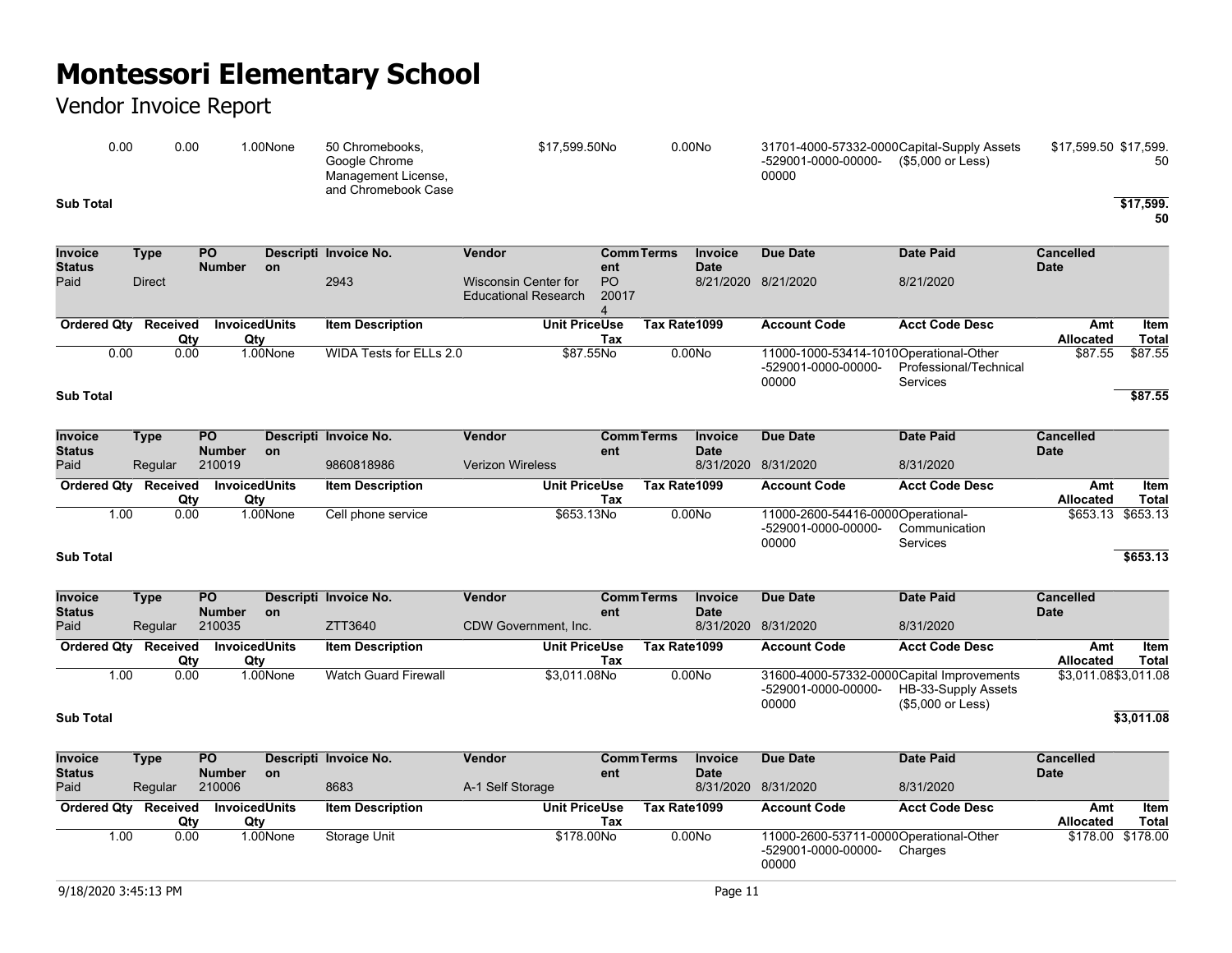### Vendor Invoice Report

### **Sub Total \$178.00**

**Invoice Status Type PO Number Descripti Invoice No. Vendor Comm on ent CommTerms Invoice Date Due Date Date Paid Cancelled Date** Paid Regular 210004 IN1117268 Lewan Technology 8/31/2020 8/31/2020 8/31/2020 **Ordered Qty Received Qty**<br>0.00 **Invoiced Units Qty Item Description Unit PriceUse Tax Tax Rate1099 Account Code Acct Code Desc Amt Allocated Item Total** 1.00 0.00 1.00None Copier Maintenance \$514.40No 0.00No 11000-1000-53711-1010 Operational-Other -529001-0000-00000- 00000 Charges \$514.40 \$514.40 **Sub Total \$514.40 Invoice Status Type PO Number Descripti Invoice No. Vendor Comm on ent Terms Invoice Date Due Date Date Paid Cancelled Date** Paid Regular 210021 141266232 CenturyLink Business Services 8/31/2020 8/31/2020 8/31/2020 **Ordered Qty Received Qty Invoiced Units Qty Item Description Unit PriceUse Tax Tax Rate1099 Account Code Acct Code Desc Amt Allocated Item Total** 1.00 0.00 1.00None Internet Service \$1,559.80No 0.00No 11000-2600-54416-0000 Operational--529001-0000-00000- 00000 Communication **Services** \$1,559.80 \$1,559.8  $\Omega$ **Sub Total \$1,559.8 0 Invoice Status Type PO Number Descripti Invoice No. Vendor Comm on ent CommTerms Invoice Date Due Date Date Paid Cancelled Date** Paid Regular 210012 703193822893 ABCWUA 8/31/2020 8/31/2020 8/31/2020 **Ordered Qty Received Qty Invoiced Units Qty Item Description Unit PriceUse Tax Tax Rate1099 Account Code Acct Code Desc Amt Allocated Item Total** 1.00 0.00 1.00None Utilities- Water- Montano \$30.47No 0.00No 11000-2600-54415-0000 Operational--529001-0000-00000- 00000 Water/Sewage \$30.47 \$30.47 **Sub Total \$30.47 Invoice Status Type PO Number Descripti Invoice No. Vendor Comm on ent CommTerms Invoice Date Due Date Date Paid Cancelled Date** Paid Regular 210012 903071066403 ABCWUA 8/31/2020 8/31/2020 8/31/2020 **Ordered Qty Received Qty Invoiced Units Qty Item Description Unit PriceUse Tax Tax Rate1099 Account Code Acct Code Desc Amt Allocated Item Total** 1.00 0.00 1.00None Utilities-Water-Montano \$30.47No 0.00No -529001-0000-00000- 00000 11000-2600-54415-0000Operational-Water/Sewage \$30.47 \$30.47 **Sub Total \$30.47 Invoice Status Type PO Number Descripti Invoice No. Vendor Comm on ent CommTerms Invoice Date Due Date Date Paid Cancelled Date**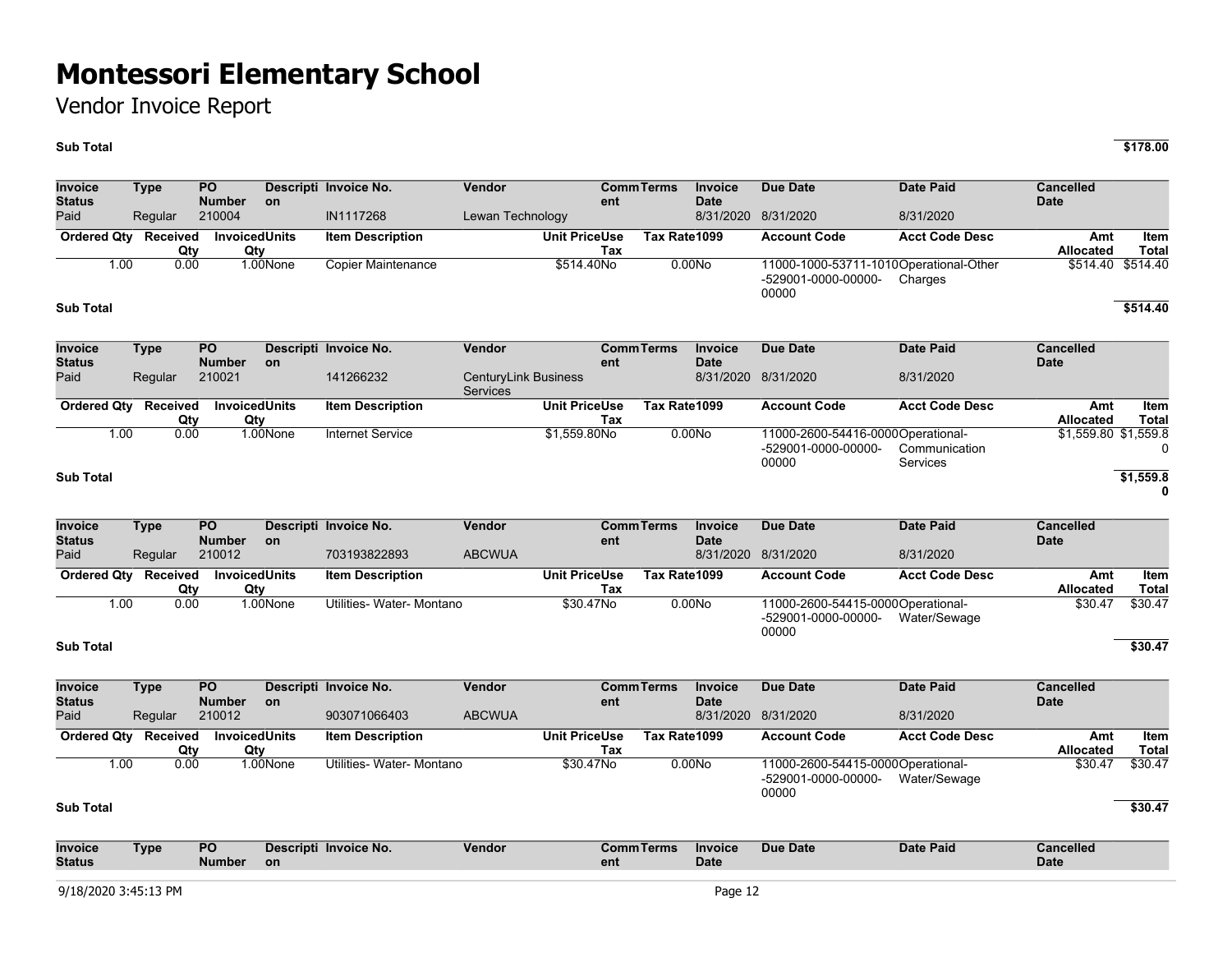| Paid                            | Regular     | 210012                           |                             | 169413832358                            | <b>ABCWUA</b>                                           |                             |                  |                               | 8/31/2020 8/31/2020                                               | 8/31/2020                                                                                   |                                 |                      |
|---------------------------------|-------------|----------------------------------|-----------------------------|-----------------------------------------|---------------------------------------------------------|-----------------------------|------------------|-------------------------------|-------------------------------------------------------------------|---------------------------------------------------------------------------------------------|---------------------------------|----------------------|
| <b>Ordered Qty Received</b>     |             | Qty                              | <b>InvoicedUnits</b><br>Qty | <b>Item Description</b>                 |                                                         | <b>Unit PriceUse</b><br>Tax | Tax Rate1099     |                               | <b>Account Code</b>                                               | <b>Acct Code Desc</b>                                                                       | Amt<br><b>Allocated</b>         | Item<br><b>Total</b> |
| 1.00<br><b>Sub Total</b>        | 0.00        |                                  | 1.00None                    | Utilities- Water- Montano               |                                                         | \$1,761.26No                |                  | 0.00No                        | 11000-2600-54415-0000Operational-<br>-529001-0000-00000-<br>00000 | Water/Sewage                                                                                | $$1,761.26$ \$1,761.2           | 6<br>\$1,761.2<br>6  |
| <b>Invoice</b>                  | <b>Type</b> | PO                               |                             | Descripti Invoice No.                   | Vendor                                                  |                             | <b>CommTerms</b> | <b>Invoice</b>                | <b>Due Date</b>                                                   | <b>Date Paid</b>                                                                            | <b>Cancelled</b>                |                      |
| <b>Status</b><br>Paid           | Regular     | <b>Number</b><br>210030          | on                          | 4989                                    | <b>Wharff Lackey</b><br>Accounting &<br>Technology, LLC | ent                         |                  | <b>Date</b>                   | 8/31/2020 8/31/2020                                               | 8/31/2020                                                                                   | <b>Date</b>                     |                      |
| <b>Ordered Qty Received</b>     |             | Qty                              | <b>InvoicedUnits</b><br>Qty | <b>Item Description</b>                 |                                                         | <b>Unit PriceUse</b><br>Tax | Tax Rate1099     |                               | <b>Account Code</b>                                               | <b>Acct Code Desc</b>                                                                       | Amt<br>Allocated                | Item<br><b>Total</b> |
| 1.00<br><b>Sub Total</b>        | 0.00        |                                  | 1.00None                    | Computer and IT                         |                                                         | $\sqrt{31,321.47}$ No       |                  | 0.00N <sub>o</sub>            | -529001-0000-00000-<br>00000                                      | 31701-4000-54315-0000Capital-Maintenance &<br>Repair -<br>Bldgs/Grnds/Equipment<br>$(SB-9)$ | \$1,321.47 \$1,321.4            | 7<br>\$1,321.4       |
|                                 |             |                                  |                             |                                         |                                                         |                             |                  |                               |                                                                   |                                                                                             |                                 | $\overline{7}$       |
| <b>Invoice</b><br><b>Status</b> | <b>Type</b> | $\overline{PQ}$<br><b>Number</b> | on                          | Descripti Invoice No.                   | Vendor                                                  | ent                         | <b>CommTerms</b> | <b>Invoice</b><br><b>Date</b> | <b>Due Date</b>                                                   | <b>Date Paid</b>                                                                            | <b>Cancelled</b><br><b>Date</b> |                      |
| Paid                            | Regular     | 210021                           |                             | 141511182                               | <b>CenturyLink Business</b><br>Services                 |                             |                  |                               | 8/31/2020 8/31/2020                                               | 8/31/2020                                                                                   |                                 |                      |
| <b>Ordered Qty Received</b>     |             | Qty                              | <b>InvoicedUnits</b><br>Qty | <b>Item Description</b>                 |                                                         | <b>Unit PriceUse</b><br>Tax | Tax Rate1099     |                               | <b>Account Code</b>                                               | <b>Acct Code Desc</b>                                                                       | Amt<br>Allocated                | Item<br><b>Total</b> |
| 1.00                            | 0.00        |                                  | 1.00None                    | Internet Service- Carmel                |                                                         | \$525.29No                  |                  | 0.00N <sub>o</sub>            | 11000-2600-54416-0000Operational-<br>-529001-0000-00000-<br>00000 | Communication<br>Services                                                                   | \$525.29                        | \$525.29             |
| <b>Sub Total</b>                |             |                                  |                             |                                         |                                                         |                             |                  |                               |                                                                   |                                                                                             |                                 | \$525.29             |
| Invoice<br><b>Status</b>        | <b>Type</b> | $\overline{PQ}$<br><b>Number</b> | on                          | Descripti Invoice No.                   | Vendor                                                  | ent                         | <b>CommTerms</b> | Invoice<br><b>Date</b>        | <b>Due Date</b>                                                   | <b>Date Paid</b>                                                                            | <b>Cancelled</b><br><b>Date</b> |                      |
| Paid                            | Regular     | 210001                           |                             | 27-AUG-2020<br>ACC#115646075-<br>069941 | New Mexico Gas<br>Company                               |                             |                  |                               | 8/31/2020 8/31/2020                                               | 8/31/2020                                                                                   |                                 |                      |
| Ordered Qty Received            |             | <b>InvoicedUnits</b><br>Qty      | Qty                         | <b>Item Description</b>                 |                                                         | <b>Unit PriceUse</b><br>Tax | Tax Rate1099     |                               | <b>Account Code</b>                                               | <b>Acct Code Desc</b>                                                                       | Amt<br>Allocated                | Item<br><b>Total</b> |
| 1.00                            | 0.00        |                                  | 1.00None                    | Utilities- Gas- Carmel                  |                                                         | \$26.08No                   |                  | 0.00N <sub>o</sub>            | -529001-0000-00000-<br>00000                                      | 11000-2600-54412-0000Operational-Natural Gas<br>(Buildings)                                 | \$26.08                         | \$26.08              |
| <b>Sub Total</b>                |             |                                  |                             |                                         |                                                         |                             |                  |                               |                                                                   |                                                                                             |                                 | \$26.08              |
| Invoice<br><b>Status</b>        | <b>Type</b> | $\overline{PQ}$<br><b>Number</b> | on                          | Descripti Invoice No.                   | Vendor                                                  | ent                         | <b>CommTerms</b> | Invoice<br><b>Date</b>        | <b>Due Date</b>                                                   | <b>Date Paid</b>                                                                            | <b>Cancelled</b><br><b>Date</b> |                      |
| 9/18/2020 3:45:13 PM            |             |                                  |                             |                                         |                                                         |                             |                  | Page 13                       |                                                                   |                                                                                             |                                 |                      |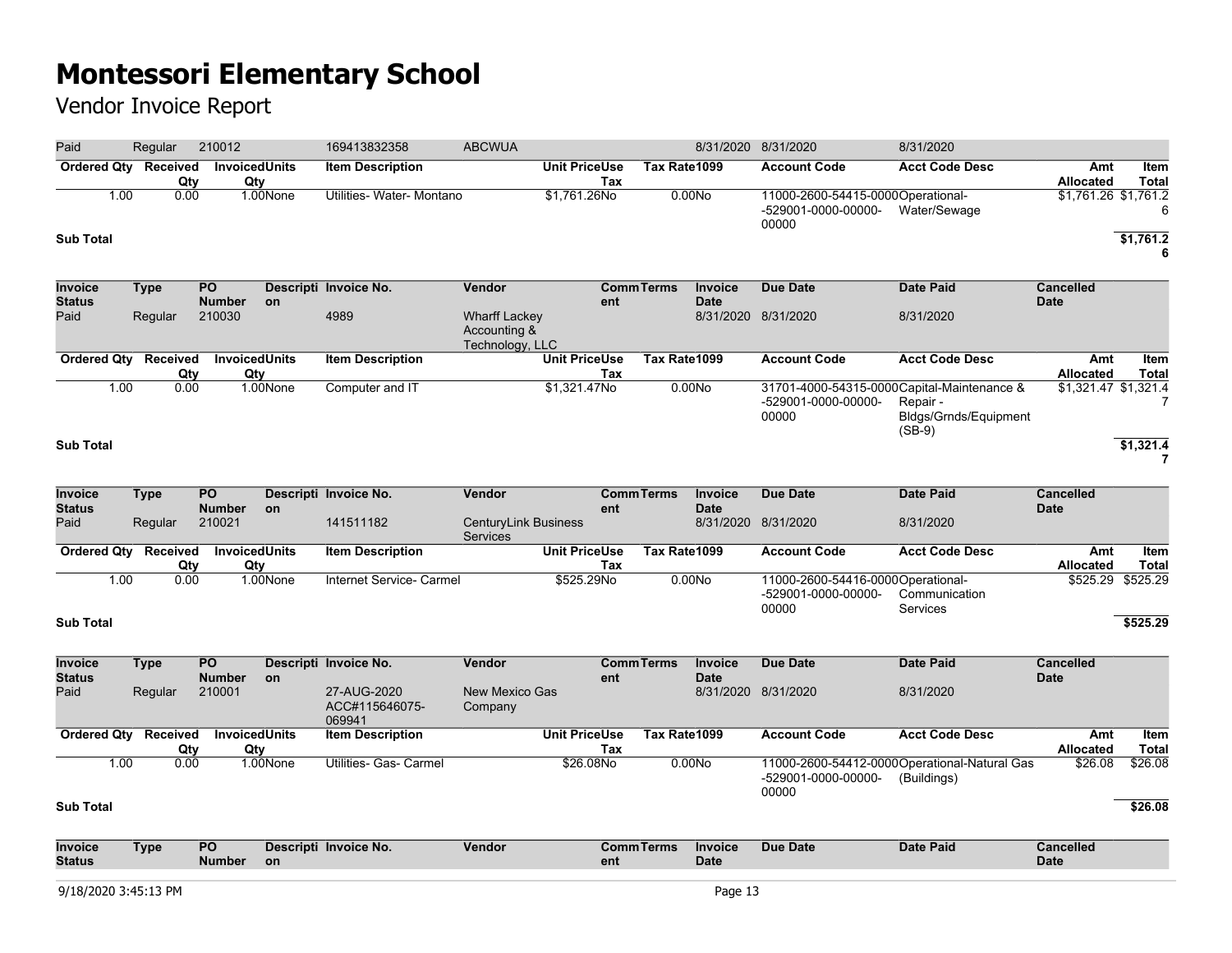| Paid                            | Regular                            | 210023                           |           | 08/26/2020<br>ACC#115646075-<br>0174472             | <b>PNM Electric and Gas</b><br><b>Services</b>                |                             |                   |                        | 8/31/2020 8/31/2020                                                          | 8/31/2020                        |                                 |                                      |
|---------------------------------|------------------------------------|----------------------------------|-----------|-----------------------------------------------------|---------------------------------------------------------------|-----------------------------|-------------------|------------------------|------------------------------------------------------------------------------|----------------------------------|---------------------------------|--------------------------------------|
|                                 | Ordered Qty Received               | <b>InvoicedUnits</b>             |           | <b>Item Description</b>                             |                                                               | <b>Unit PriceUse</b>        | Tax Rate1099      |                        | <b>Account Code</b>                                                          | <b>Acct Code Desc</b>            | Amt                             | Item                                 |
| <b>Sub Total</b>                | Qty<br>0.00<br>1.00                | Qty                              | 1.00None  | Utilities- Electricity -<br>Carmel                  |                                                               | Tax<br>\$239.94No           |                   | 0.00No                 | 11000-2600-54411-0000Operational-Electricity<br>-529001-0000-00000-<br>00000 |                                  | <b>Allocated</b><br>\$239.94    | <b>Total</b><br>\$239.94<br>\$239.94 |
|                                 |                                    |                                  |           |                                                     |                                                               |                             |                   |                        |                                                                              |                                  |                                 |                                      |
| Invoice<br><b>Status</b>        | <b>Type</b>                        | $\overline{PQ}$<br><b>Number</b> | <b>on</b> | Descripti Invoice No.                               | Vendor                                                        | ent                         | <b>CommTerms</b>  | Invoice<br><b>Date</b> | <b>Due Date</b>                                                              | <b>Date Paid</b>                 | <b>Cancelled</b><br><b>Date</b> |                                      |
| Paid                            | Regular                            | 210020                           |           | Aug 22, 2020 ACC# 505 CenturyLink<br>-797-11436     |                                                               |                             |                   |                        | 8/31/2020 8/31/2020                                                          | 8/31/2020                        |                                 |                                      |
|                                 | Ordered Qty Received<br>Qty        | <b>InvoicedUnits</b><br>Qty      |           | <b>Item Description</b>                             |                                                               | <b>Unit PriceUse</b><br>Tax | Tax Rate1099      |                        | <b>Account Code</b>                                                          | <b>Acct Code Desc</b>            | Amt<br><b>Allocated</b>         | Item<br><b>Total</b>                 |
|                                 | 0.00<br>1.00                       |                                  | 1.00None  | <b>Phone Service</b>                                |                                                               | \$58.92No                   |                   | 0.00N <sub>o</sub>     | 11000-2600-54416-0000Operational-<br>-529001-0000-00000-<br>00000            | Communication<br><b>Services</b> | \$58.92                         | \$58.92                              |
| <b>Sub Total</b>                |                                    |                                  |           |                                                     |                                                               |                             |                   |                        |                                                                              |                                  |                                 | \$58.92                              |
| Invoice<br><b>Status</b>        | <b>Type</b>                        | $\overline{PO}$<br><b>Number</b> | on        | Descripti Invoice No.                               | Vendor                                                        | ent                         | <b>Comm Terms</b> | Invoice<br><b>Date</b> | <b>Due Date</b>                                                              | <b>Date Paid</b>                 | <b>Cancelled</b><br><b>Date</b> |                                      |
| Paid                            | Regular                            | 210037                           |           | 9819774-0573-8                                      | Waste Management of<br><b>New Mexico</b>                      |                             |                   |                        | 8/31/2020 8/31/2020                                                          | 8/31/2020                        |                                 |                                      |
|                                 | <b>Ordered Qty Received</b><br>Qty | <b>InvoicedUnits</b><br>Qty      |           | <b>Item Description</b>                             |                                                               | <b>Unit PriceUse</b><br>Tax | Tax Rate1099      |                        | <b>Account Code</b>                                                          | <b>Acct Code Desc</b>            | Amt<br>Allocated                | Item<br><b>Total</b>                 |
|                                 | 0.00<br>1.00                       |                                  | 1.00None  | <b>Trash Service</b>                                |                                                               | \$147.98No                  |                   | 0.00No                 | 11000-2600-53711-0000Operational-Other<br>-529001-0000-00000-<br>00000       | Charges                          |                                 | \$147.98 \$147.98                    |
| <b>Sub Total</b>                |                                    |                                  |           |                                                     |                                                               |                             |                   |                        |                                                                              |                                  |                                 | \$147.98                             |
| <b>Invoice</b><br><b>Status</b> | <b>Type</b>                        | <b>PO</b><br><b>Number</b>       | on        | Descripti Invoice No.                               | Vendor                                                        | ent                         | <b>CommTerms</b>  | Invoice<br><b>Date</b> | Due Date                                                                     | <b>Date Paid</b>                 | <b>Cancelled</b><br><b>Date</b> |                                      |
| Paid                            | Regular                            | 210038                           |           | 5395                                                | Accountability &<br><b>Compliance Resources</b><br><b>LLC</b> |                             |                   |                        | 8/31/2020 8/31/2020                                                          | 8/31/2020                        |                                 |                                      |
|                                 | Ordered Qty Received<br>Qty        | <b>InvoicedUnits</b><br>Qty      |           | <b>Item Description</b>                             |                                                               | <b>Unit PriceUse</b><br>Tax | Tax Rate1099      |                        | <b>Account Code</b>                                                          | <b>Acct Code Desc</b>            | Amt<br><b>Allocated</b>         | Item<br>Total                        |
|                                 | 0.00<br>1.00                       |                                  | 1.00None  | <b>STARS Reporting</b><br><b>Consulting Service</b> |                                                               | \$683.97No                  |                   | 0.00N <sub>O</sub>     | 11000-1000-53711-1010Operational-Other<br>-529001-0000-00000-<br>00000       | Charges                          | \$683.97                        | \$683.97                             |
| <b>Sub Total</b>                |                                    |                                  |           |                                                     |                                                               |                             |                   |                        |                                                                              |                                  |                                 | \$683.97                             |
| Invoice<br><b>Status</b>        | <b>Type</b>                        | $\overline{PQ}$<br><b>Number</b> | <b>on</b> | Descripti Invoice No.                               | Vendor                                                        | ent                         | <b>CommTerms</b>  | Invoice<br><b>Date</b> | <b>Due Date</b>                                                              | <b>Date Paid</b>                 | <b>Cancelled</b><br><b>Date</b> |                                      |
| Paid                            | Regular                            | 210039                           |           | August 19, 2020 ACC# Pitney Bowes<br>8000-9090-0    |                                                               |                             |                   |                        | 8/31/2020 8/31/2020                                                          | 8/31/2020                        |                                 |                                      |
| 9/18/2020 3:45:13 PM            |                                    |                                  |           | Page 14                                             |                                                               |                             |                   |                        |                                                                              |                                  |                                 |                                      |